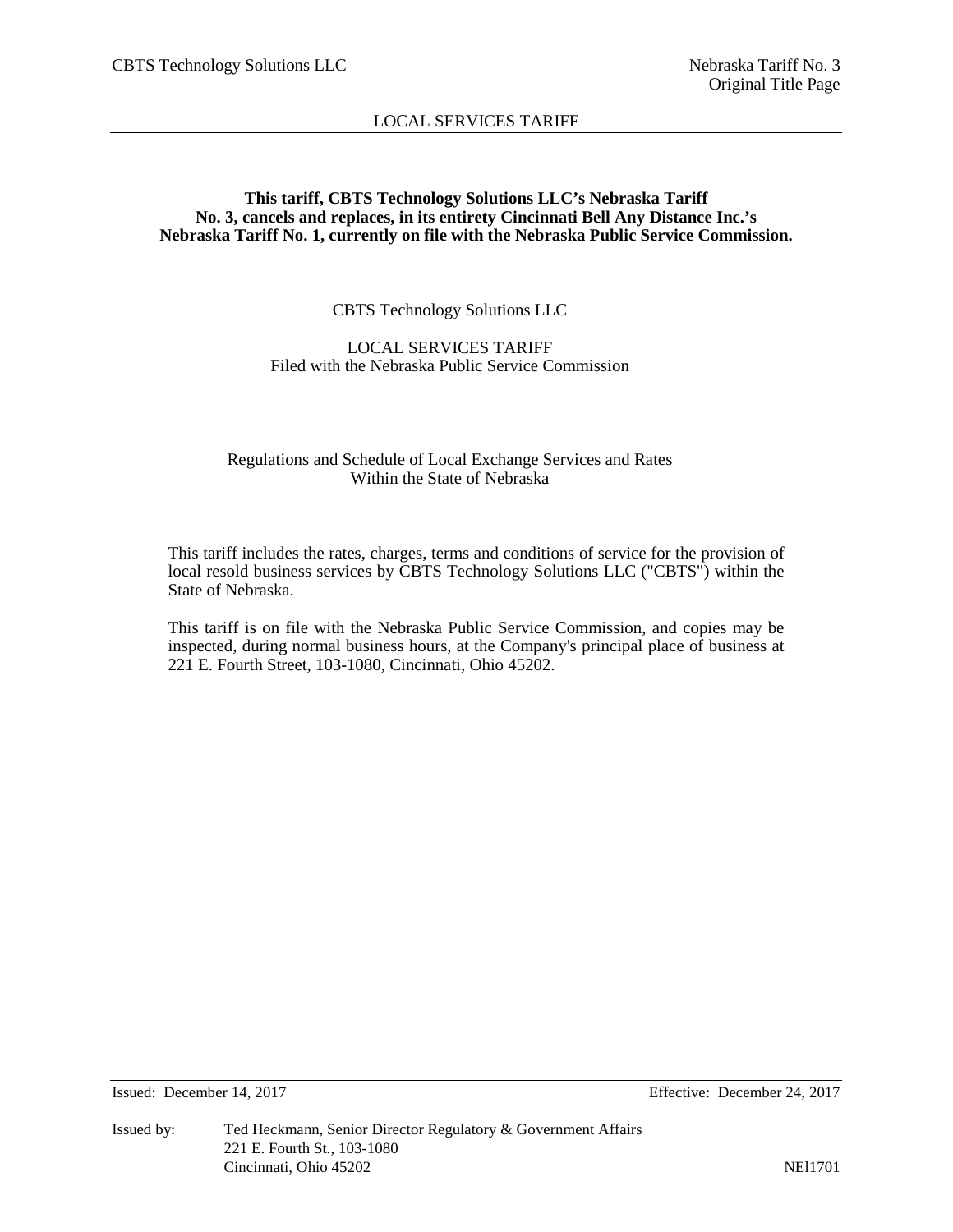# CHECK SHEET

Pages of this tariff, as indicated below, are effective as of the date shown at the bottom of the respective pages. Original and revised pages, as named below, comprise all changes from the original tariff and are currently in effect as of the date on the bottom of this page.

| <b>PAGE</b>              | <b>REVISION</b> |         | <b>PAGE</b>                | <b>REVISION</b>                    |        | <b>PAGE</b> | <b>REVISION</b> |
|--------------------------|-----------------|---------|----------------------------|------------------------------------|--------|-------------|-----------------|
| Title                    | Original        | $\ast$  | 33                         | Original                           | $\ast$ |             |                 |
| $\mathbf{1}$             | Original        | $\ast$  | 34                         | Original                           | $\ast$ |             |                 |
| $\overline{c}$           | Original        | $\ast$  | 35                         | Original                           | $\ast$ |             |                 |
| 3                        | Original        | ∗       | 36                         | Original                           | $\ast$ |             |                 |
| $\overline{\mathcal{A}}$ | Original        | ∗       | 37                         | Original                           | $\ast$ |             |                 |
| 5                        | Original        | ∗       | 38                         | Original                           | $\ast$ |             |                 |
| 6                        | Original        | ∗       | 39                         | Original                           | $\ast$ |             |                 |
| $\overline{7}$           | Original        | ∗       | 40                         | Original                           | $\ast$ |             |                 |
| 8                        | Original        | ∗       | 41                         | Original                           | $\ast$ |             |                 |
| 9                        | Original        | $\star$ | 42                         | Original                           | $\ast$ |             |                 |
| 10                       | Original        | ∗       | 43                         | Original                           | $\ast$ |             |                 |
| 11                       | Original        | $\ast$  | 44                         | Original                           | $\ast$ |             |                 |
| 12                       | Original        | $\ast$  | 45                         | Original                           | $\ast$ |             |                 |
| 13                       | Original        | $\ast$  | 46                         | Original                           | $\ast$ |             |                 |
| 14                       | Original        | $\ast$  |                            |                                    |        |             |                 |
| 15                       | Original        | $\ast$  |                            |                                    |        |             |                 |
| 16                       | Original        | $\ast$  |                            |                                    |        |             |                 |
| 17                       | Original        | $\ast$  |                            |                                    |        |             |                 |
| 18                       | Original        | $\ast$  |                            |                                    |        |             |                 |
| 19                       | Original        | $\ast$  |                            |                                    |        |             |                 |
| 20                       | Original        | $\ast$  |                            |                                    |        |             |                 |
| 21                       | Original        | $\ast$  |                            |                                    |        |             |                 |
| 22                       | Original        | $\ast$  |                            |                                    |        |             |                 |
| 23                       | Original        | $\ast$  |                            |                                    |        |             |                 |
| 24                       | Original        | $\ast$  |                            |                                    |        |             |                 |
| 25                       | Original        | $\ast$  |                            |                                    |        |             |                 |
| 26                       | Original        | $\ast$  |                            |                                    |        |             |                 |
| 27                       | Original        | $\ast$  |                            |                                    |        |             |                 |
| 28                       | Original        | $\ast$  |                            |                                    |        |             |                 |
| 29                       | Original        | $\ast$  |                            |                                    |        |             |                 |
| 30                       | Original        | $\ast$  |                            |                                    |        |             |                 |
| 31                       | Original        | $\ast$  |                            |                                    |        |             |                 |
| 32                       | Original        | $\ast$  |                            |                                    |        |             |                 |
|                          |                 | sk.     | المواصطلة والمقوم والقامون | the also shall contain above 2010s |        |             |                 |

\* - indicates those pages included with this filing

Issued: December 14, 2017 Effective: December 24, 2017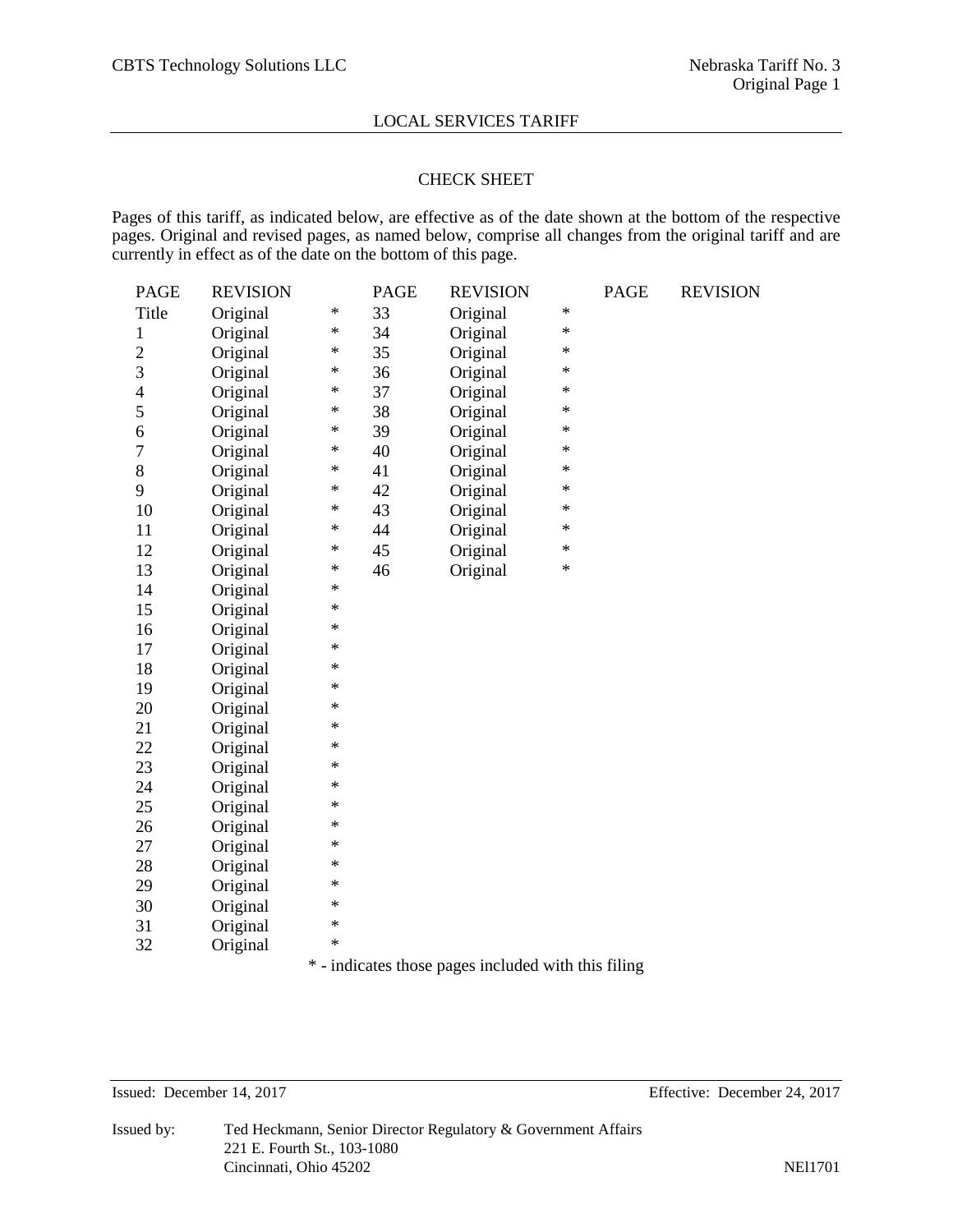# TABLE OF CONTENTS

|                                                          | Page           |
|----------------------------------------------------------|----------------|
| <b>TITLE PAGE</b>                                        | Title          |
| <b>CHECK SHEET</b>                                       | 1              |
| <b>TABLE OF CONTENTS</b>                                 | $\overline{2}$ |
| <b>INDEX</b>                                             | 3              |
| <b>EXPLANATION OF SYMBOLS</b>                            | 5              |
| <b>SECTION 1 - Application of Tariff and Definitions</b> | 6              |
| <b>SECTION 2 - Regulations</b>                           | 14             |
| <b>SECTION 3 - Directory Listings</b>                    | 31             |
| <b>SECTION 4 - Directory Assistance Service</b>          | 36             |
| <b>SECTION 5 - Operator Assistance Service</b>           | 37             |
| <b>SECTION 6 - Business Exchange Service</b>             | 39             |
| <b>SECTION 7 - PRI Service</b>                           | 41             |
| <b>SECTION 8 - Exchange Areas</b>                        | 46             |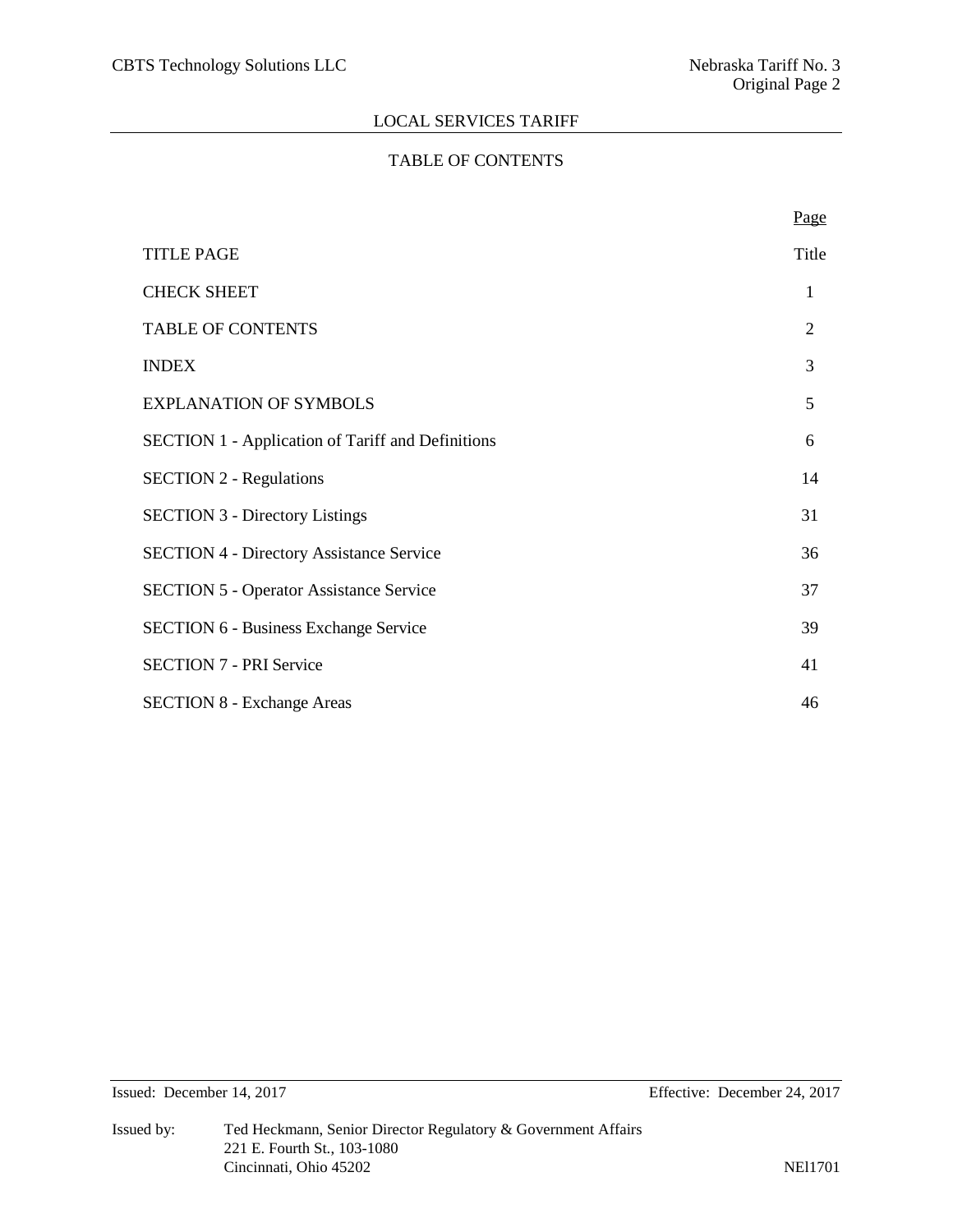# **INDEX**

# Subject Page Connections of Customer-Provided Terminal Equipment and Communications Systems.. 18

# Issued: December 14, 2017

Effective: December 24, 2017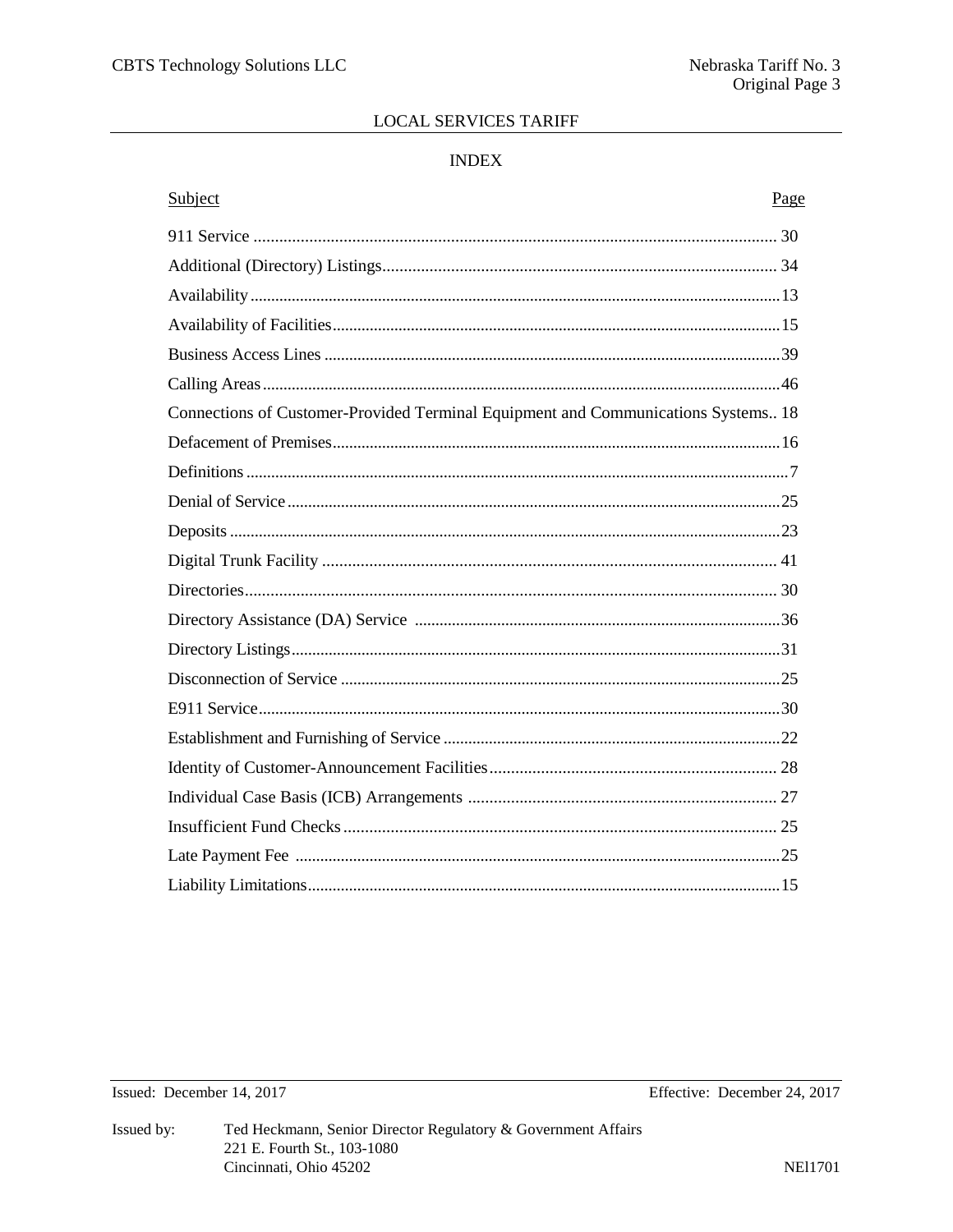# **INDEX**

# Subject

#### Page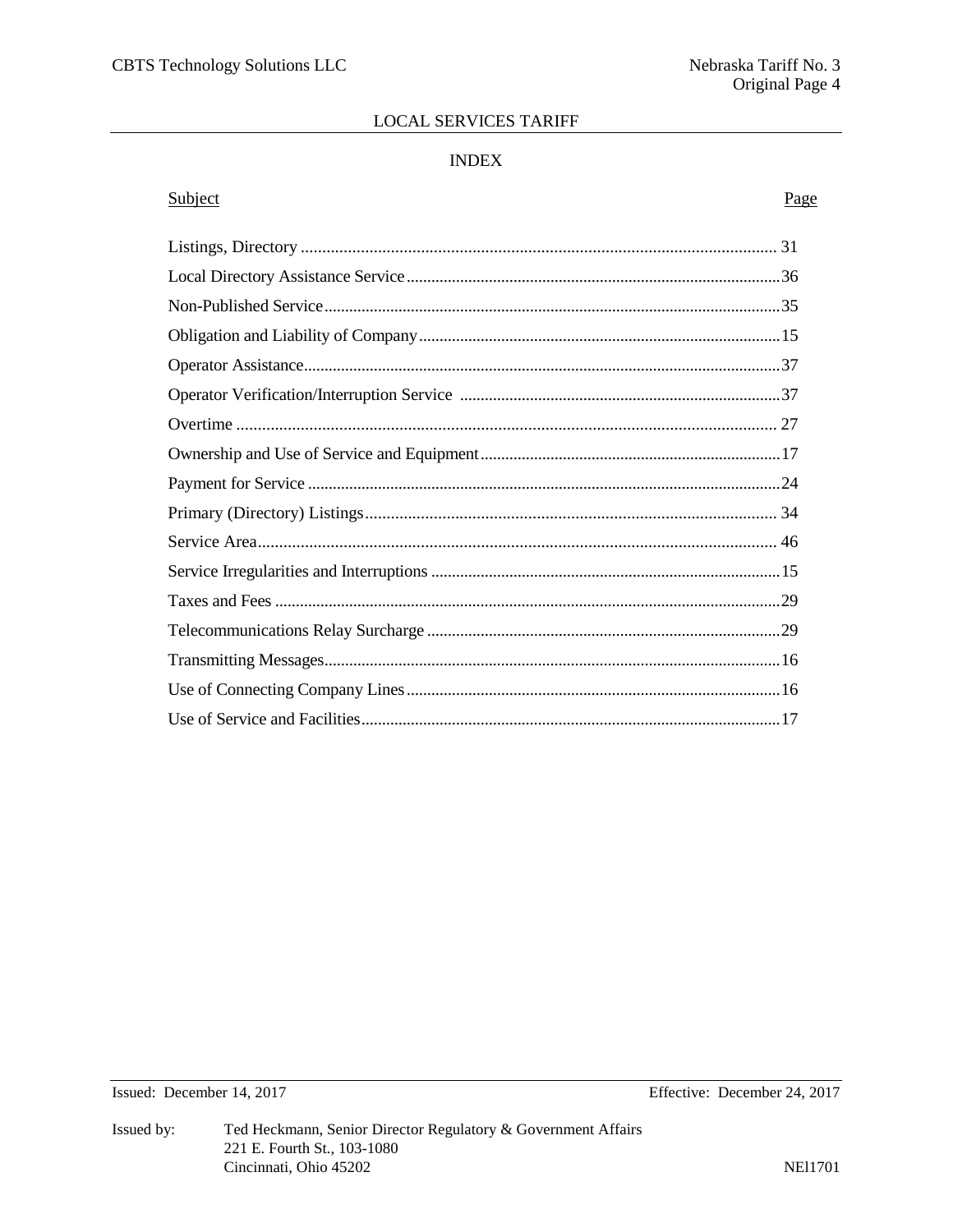# EXPLANATION OF SYMBOLS USED IN THIS TARIFF

The following symbols are used in this tariff for the purpose indicated below:

- C To signify changed regulation.<br>D To signify discontinued rate or
- D To signify discontinued rate or regulation.<br>I To signify increased rate.
- I To signify increased rate.<br>M To signify a move in the l
- $M To signify a move in the location of text.$ <br> $N To signify new rate or regulation.$
- N To signify new rate or regulation.<br>R To signify reduced rate.
- R To signify reduced rate.<br>T To signify a change in te
- To signify a change in text but no change in rate or regulation.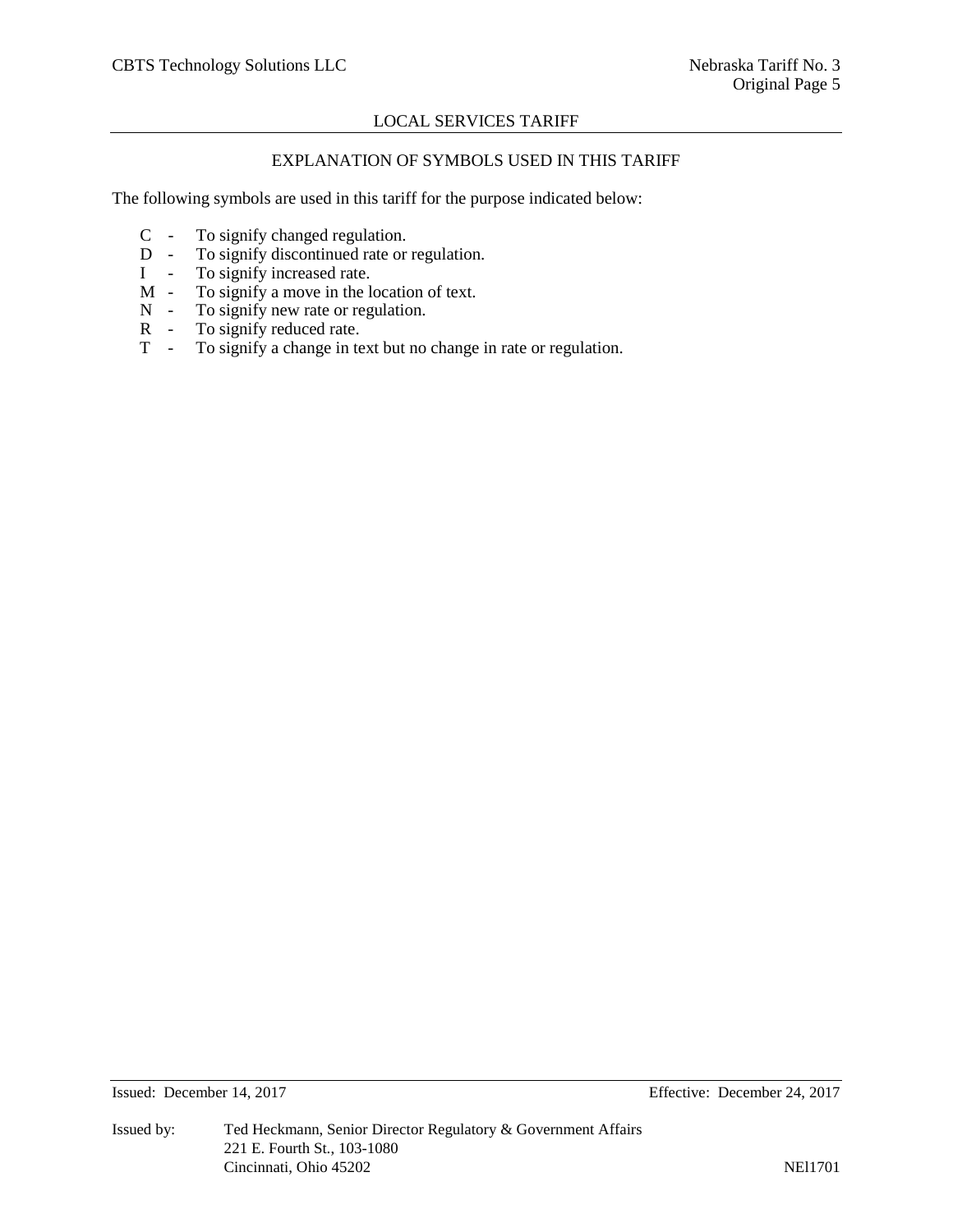# SECTION 1 - APPLICATION OF TARIFF AND DEFINITIONS

# 1.1 APPLICATION OF TARIFF

This tariff sets forth the service offerings, rates, terms and conditions applicable to the furnishing of intrastate communications service by CBTS Technology Solutions LLC to customers within the State of Nebraska. Local exchange business services will be provided in the State in service areas of any local exchange carriers with whom the Company has either a resale agreement or an interconnection agreement in effect. The services in this tariff will be provided where technically feasible.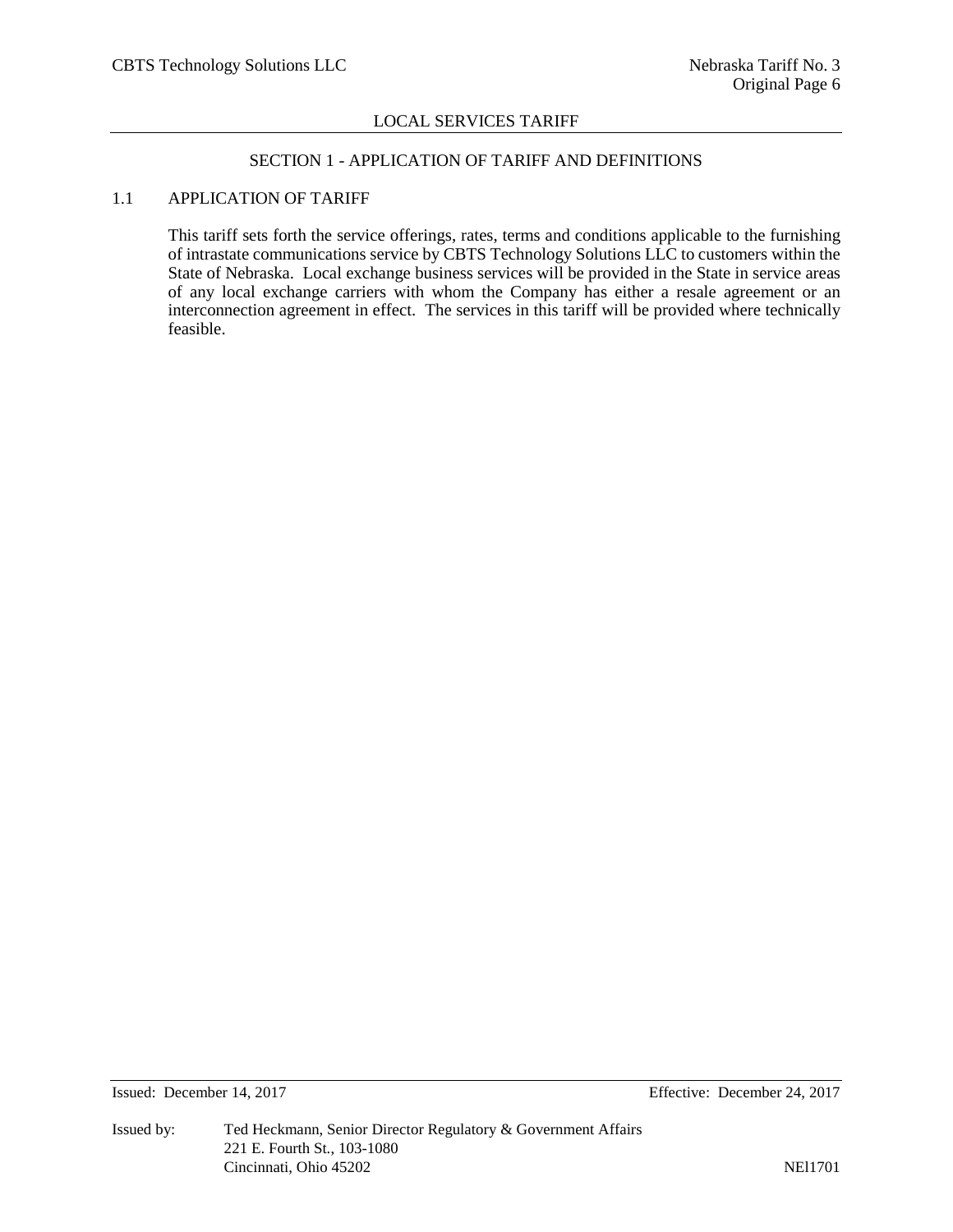#### SECTION 1 - APPLICATION OF TARIFF AND DEFINITIONS

#### 1.2 DEFINITIONS

Certain terms used generally throughout this tariff are defined as follows.

#### 1.2.1. Central Office

A switching unit in a telecommunications system providing service to the general public, that has the necessary equipment and operating arrangements for terminating and interconnecting lines and trunks.

1.2.2 Central Office Line

A circuit used within a central office to connect to an individual line or any type of trunk.

1.2.3 Company

CBTS Technology Solutions LLC (CBTS) which is the issuer of this tariff. Also refers to the underlying provider whose facilities CBTS uses to furnish service.

1.2.4 Communication-Impaired Person

For purposes of this tariff, the definition of impaired refers to persons with communication impairments, including hearing impaired, deaf, deaf/blind, or speech impaired persons whose impairment prevents them from communicating over the telephone without the aid of a telecommunications device for the deaf or text telephone (TDD/TTY).

#### 1.2.5 Commission

The Nebraska Public Service Commission (NPSC).

1.2.6 Contract

The service agreement between a customer and the Company under which facilities for the customer's use are furnished, in accordance with the provisions of this tariff.

1.2.7 Customer

The person, firm, corporation or other entity that orders service and is responsible for the payment of charges and for compliance with the Company's tariff regulations.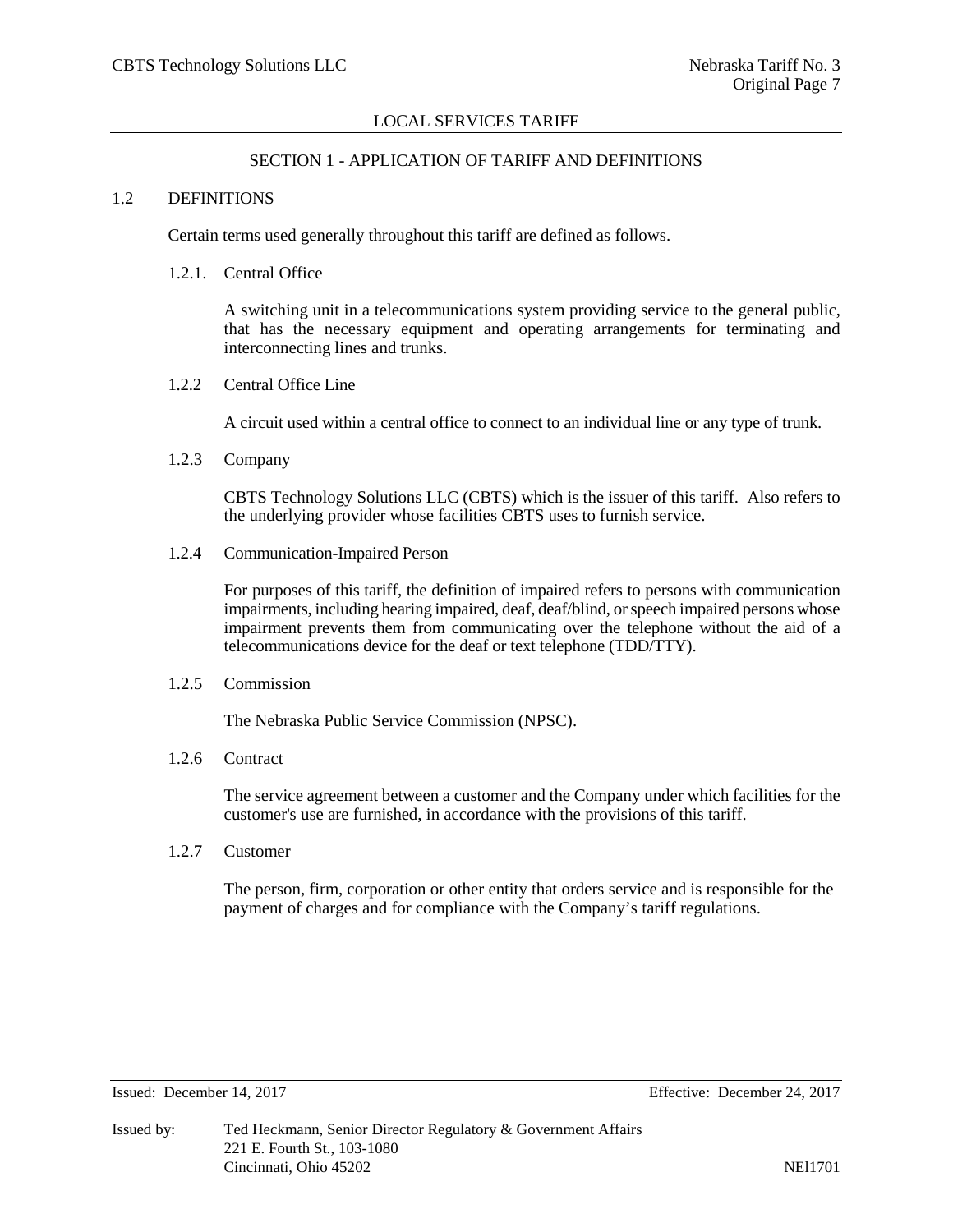#### SECTION 1 - APPLICATION OF TARIFF AND DEFINITIONS, (CONT'D.)

#### 1.2 DEFINITIONS, (CONT'D.)

#### 1.2.8. Demarcation Point (Network Interface)

The point of demarcation and/or interconnection between Company communications facilities and terminal equipment, protective apparatus or wiring at a customer's premises. Company-installed facilities at or constituting the demarcation point will consist of wire or a jack conforming to Subpart F of Part 68 of the FCC's rules. "Premises" as used in this section generally means a dwelling unit, other building or a legal unit of real property such as a lot on which a dwelling unit is located, as determined by the Company's reasonable and nondiscriminatory standard operating practices. The "minimum point of entry" as used in this section will be either (1) the closest practicable point to where the wiring crosses a property line or (2) the closest practicable point to where the wiring enters a multiunit building or buildings.

The Company's reasonable and nondiscriminatory standard operating practices will determine which of (1) or (2) will apply. The Company is not precluded from establishing reasonable classifications of multiunit premises for purposes of determining which of (1) or (2) above will apply. Multiunit premises include, but are not limited to, commercial, shopping center and campus situations.

A. Single Unit Installations

For single unit installations existing as of December 27, 1991, and installations installed after that date, the demarcation point will be a point within twelve inches of the protector or, where there is no protector, within twelve inches of where the telephone wire enters the customer's premises.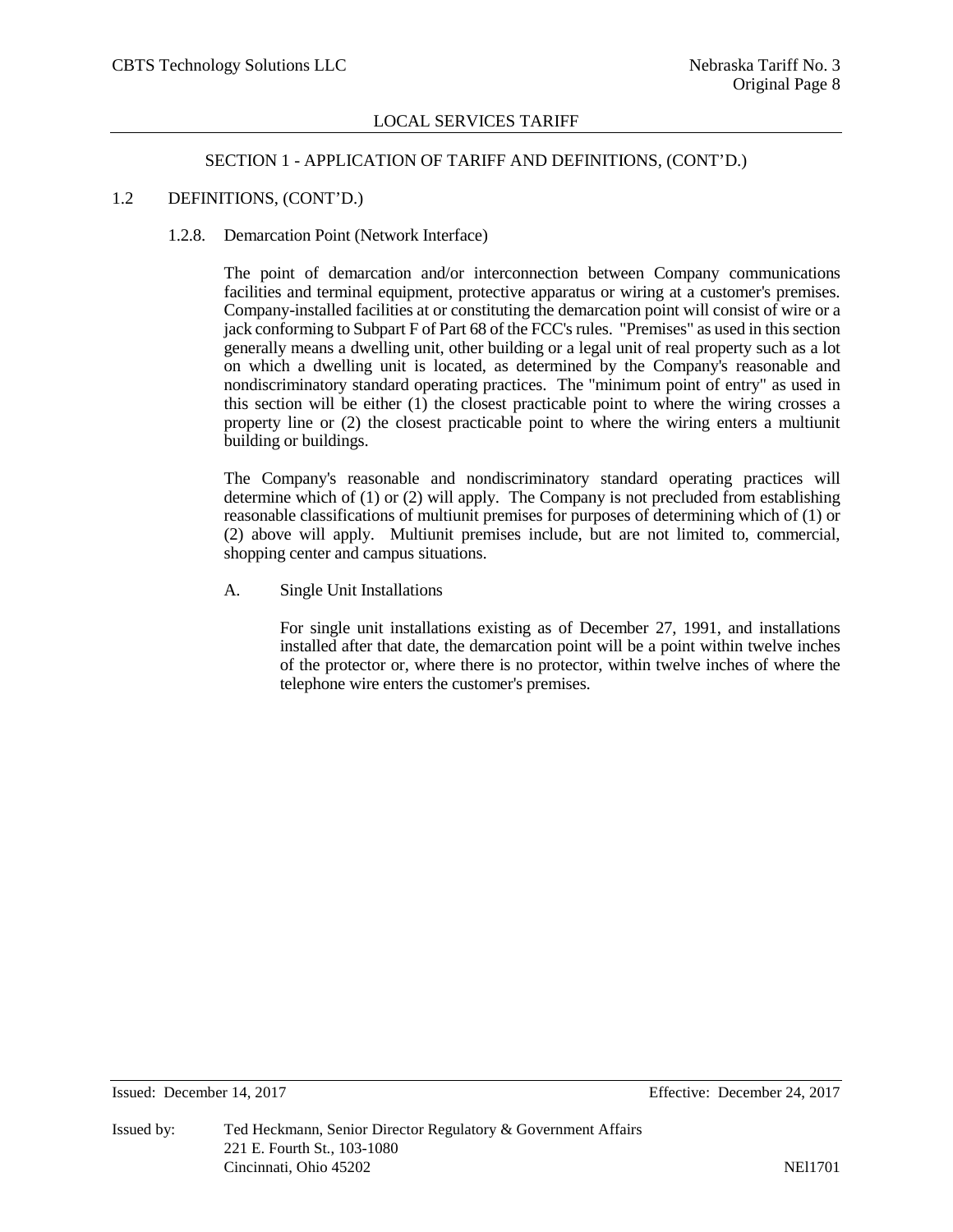# SECTION 1 - APPLICATION OF TARIFF AND DEFINITIONS, (CONT'D.)

# 1.2 DEFINITIONS, (CONT'D.)

# 1.2.8. Demarcation Point (Network Interface) (Cont'd.)

- B. Multiunit Installations
	- 1. In multiunit premises existing as of December 27, 1991, the demarcation point will be determined in accordance with the Company's reasonable and nondiscriminatory standard operating practices; provided, however, that where there are multiple demarcation points within the multiunit premises, a demarcation point for a customer will not be further inside the customer's premises than a point twelve inches from where the wiring enters the customer's premises.
	- 2. In multiunit premises in which wiring is installed after December 27, 1991, including additions, modifications and rearrangements of wiring existing prior to that date, the multiunit premises owner will determine the location of the demarcation point or points. The multiunit premises owner will determine whether there will be a single demarcation point location for all customers or separate locations for each customer; provided, however, that where there are multiple demarcation points within the multiunit premises, a demarcation point for a customer will not be further inside the customer's premises than a point twelve inches from where the wiring enters the customer's premises.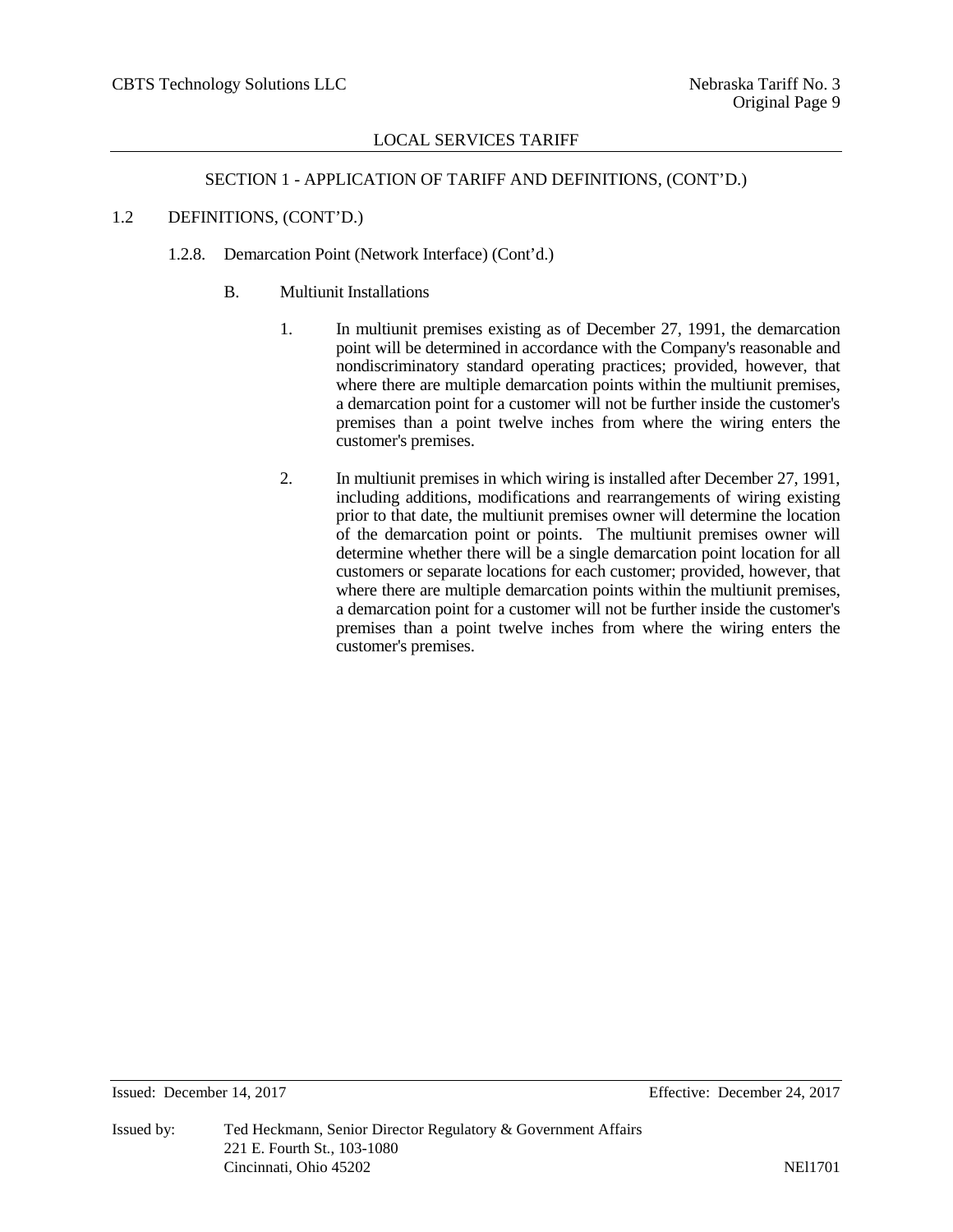#### SECTION 1 - APPLICATION OF TARIFF AND DEFINITIONS, (CONT'D.)

#### 1.2 DEFINITIONS, (CONT'D.)

1.2.9 Direct Inward Dialing (DID)

A service attribute that routes incoming calls directly to stations, bypassing a central answering point.

1.2.10 Directory Listing

The publication in the alphabetical directory of information pertaining to a customer's telephone number.

1.2.11 Exchange

A unit established for the administration of telecommunications service in a specified area, which usually embraces a city, town, or village and its environs. It consists of one or more central offices together with the associated plant used in furnishing telecommunications service within that area.

1.2.12 Individual Case Basis (ICB)

A service arrangement in which the regulations, rates and charges are developed based on the specific circumstances of the customer's situation

1.2.13 Initial Service Period

The minimum length of time a customer is obligated to pay for service whether or not the customer retains the service for the minimum length of time. Unless stated otherwise in this tariff, the minimum period is 30 days.

1.2.14 Local Calling

A completed call or telephonic communication between a calling station and any other station within the local service area of the calling station.

1.2.15 Local Exchange Service

Telephone service furnished between points located within an area where there is no toll charge. Unless otherwise specified, local calling areas in this tariff shall be the same as any local exchange carriers with whom the Company has either a resale agreement or an interconnection agreement in effect.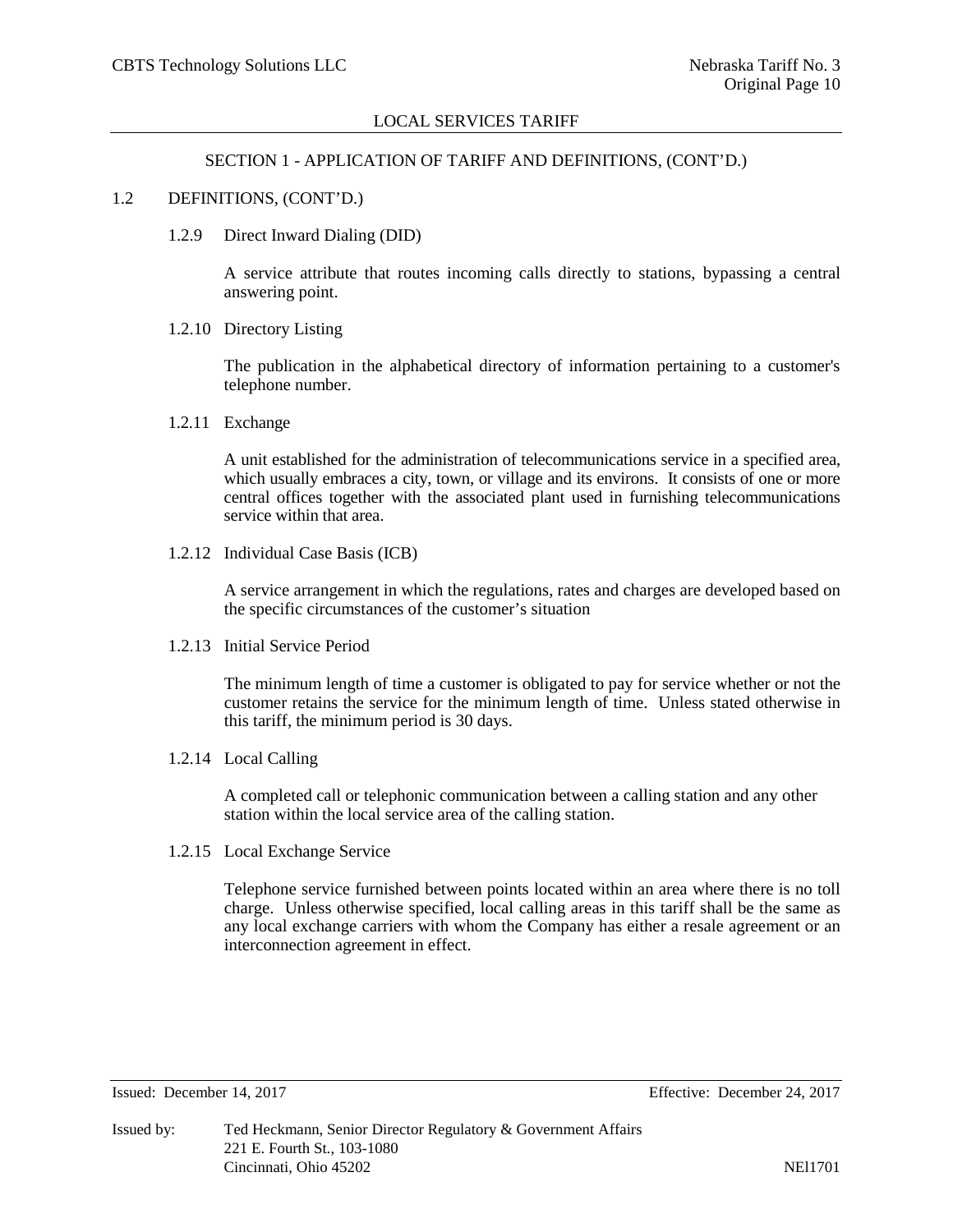# SECTION 1 - APPLICATION OF TARIFF AND DEFINITIONS, (CONT'D.)

#### 1.2 DEFINITIONS, (CONT'D.)

1.2.16 Network Interface Device (NID)

A jack conforming to Sub-part F of Part 68 of the FCC's rules provided by the Company as part of the LEC network. It will be located on the customer's premises and is considered to be the termination of the LEC network if installed by the Company. (See Demarcation Point)

1.2.17 Non-Recurring Charges

The one-time initial charges for service or facilities, including but not limited to charges for construction, installation, or special fees.

1.2.18 Private Branch Exchange (PBX)

An arrangement of equipment consisting of switchboards, dial switching equipment, wiring, telephone station apparatus, or a combination thereof. It provides for the interconnection of service lines associated with switching equipment located on a premises or extended to another premises relating to the same customer.

1.2.19 Recurring Charges

The monthly charges to the customer for services, facilities and equipment, which continue on the agreed upon duration of the service.

1.2.20 Resale of Services

Resale of services is available only to carriers which are certified by the TRA to provide intrastate local exchange services.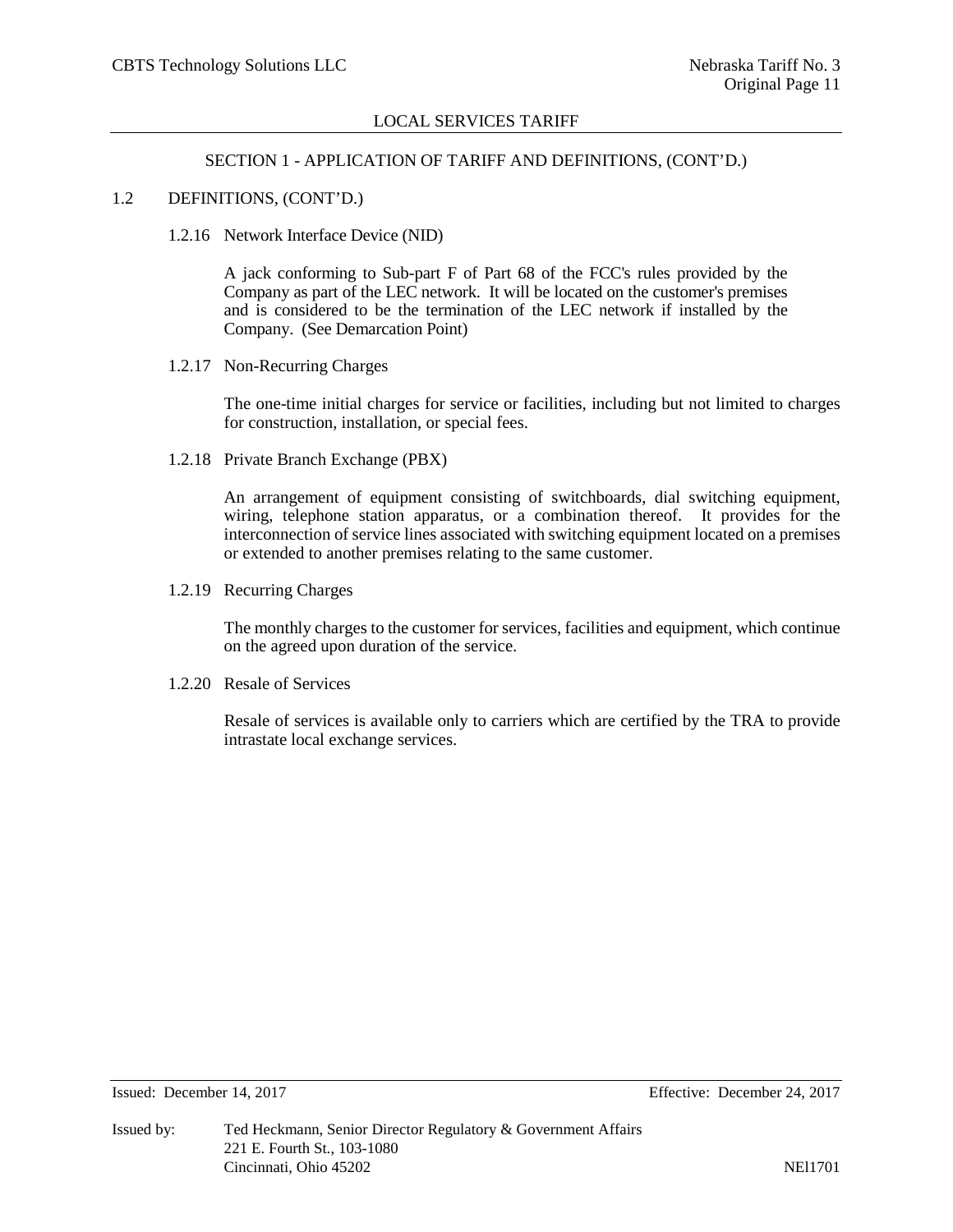#### SECTION 1 - APPLICATION OF TARIFF AND DEFINITIONS, (CONT'D.)

#### 1.2 DEFINITIONS, (CONT'D.)

#### 1.2.22 Service Commencement Date

The first day following the date on which the Company notifies the customer that the requested service or facility is available for use. This will be no later than five days following the request, unless extended by the customer's refusal to accept service which does not conform to standards set forth in the service order or this tariff, in which case the Service Commencement Date is the date of the customer's acceptance of service. The parties may mutually agree on a substitute Service Commencement Date.

# 1.2.23 Termination Charge

A charge applied to a customer when service is terminated before the expiration of the initial service period.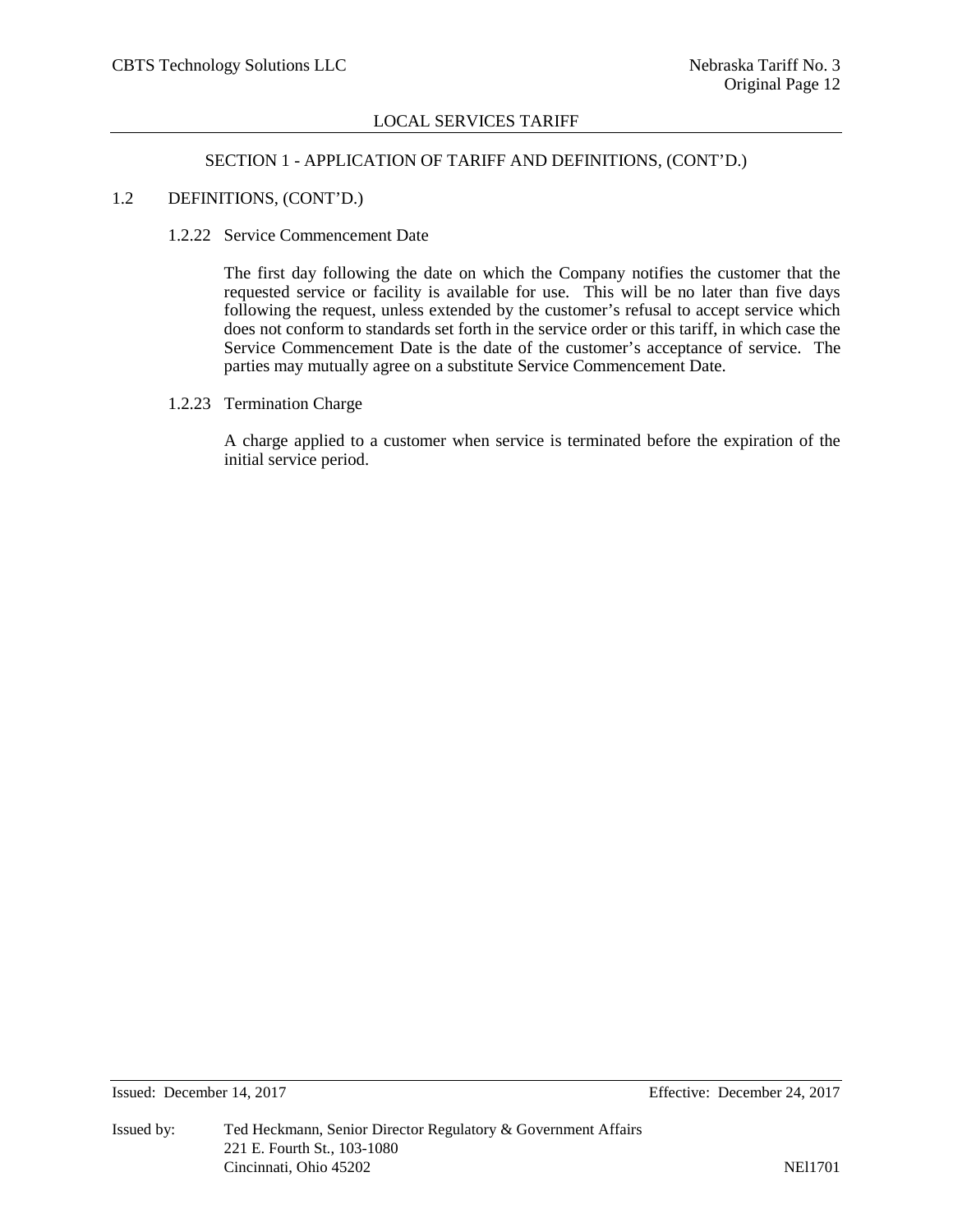# SECTION 1 - APPLICATION OF TARIFF AND DEFINITIONS, (CONT'D.)

# 1.3 AVAILABILITY

The furnishing of service under this tariff is subject to the availability on a continuing basis of all the necessary facilities and is limited to the capacity of the Company's facilities to furnish service from time to time as required at the sole discretion of the Company.

The Company shall not be liable for any act or omission of any other company or companies furnishing a portion of the service, or for damages associated with service, channels, or equipment which it does not furnish, or for damages which result from the operation of Customer-provided systems, equipment, facilities or services which are interconnected with Company services.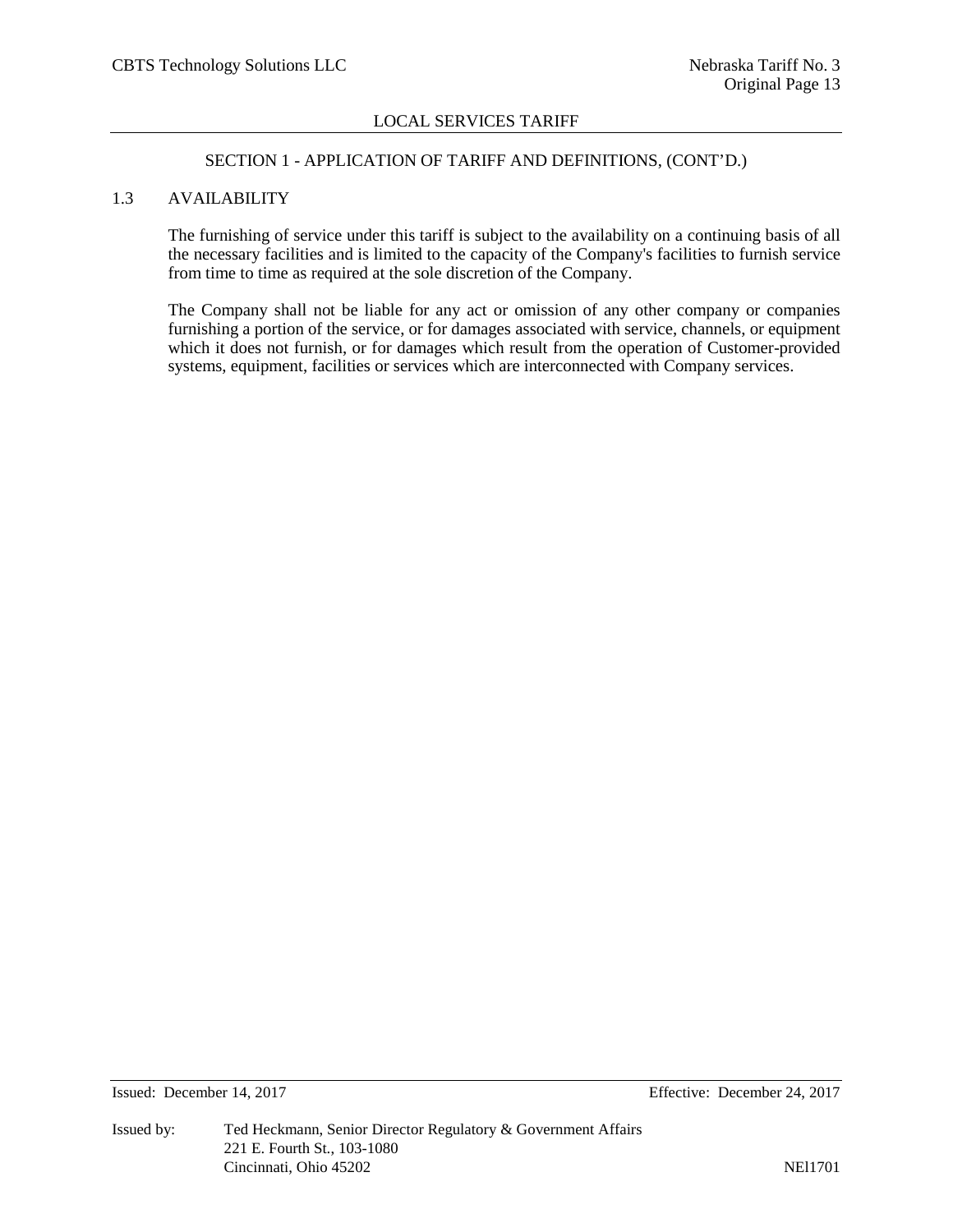# SECTION 2 - REGULATIONS

# 2.1 GENERAL

- 2.1.1 The regulations in Section 2 apply to all services contained within this tariff unless otherwise noted.
- 2.1.2 Revisions to this tariff which affect neither the service to subscribers (customers) nor the rate, classification, or charge to subscribers (customers) are authorized when in compliance with Commission rules. These revisions will be made in accordance with the Order granting such authority.

Such revisions include:

- A. Additions, deletions, corrections or rearrangements of items listed under Table of Contents, Index, Explanation of Symbols, and Explanation of Abbreviations;
- B. Rearrangements or corrections in paragraph references, headings, or numerical designations; and
- C. Changes to reflect revisions in names of other companies and in the names of exchanges of other companies approved by this Commission in connection with applications filed by other telephone companies.

Each revision will be effective on the date to be shown on the revised tariff sheets covering the changes, the effective date to be one day after the date of filing the revised sheets, which comply with the Commission rules, with the Commission.

2.13 A move to a different continuous property is charged for as new installation of service. A new initial period applies at the new location and a termination charge applies at the old location, except as provided for elsewhere in this tariff, if the move occurs prior to the expiration of the initial service period.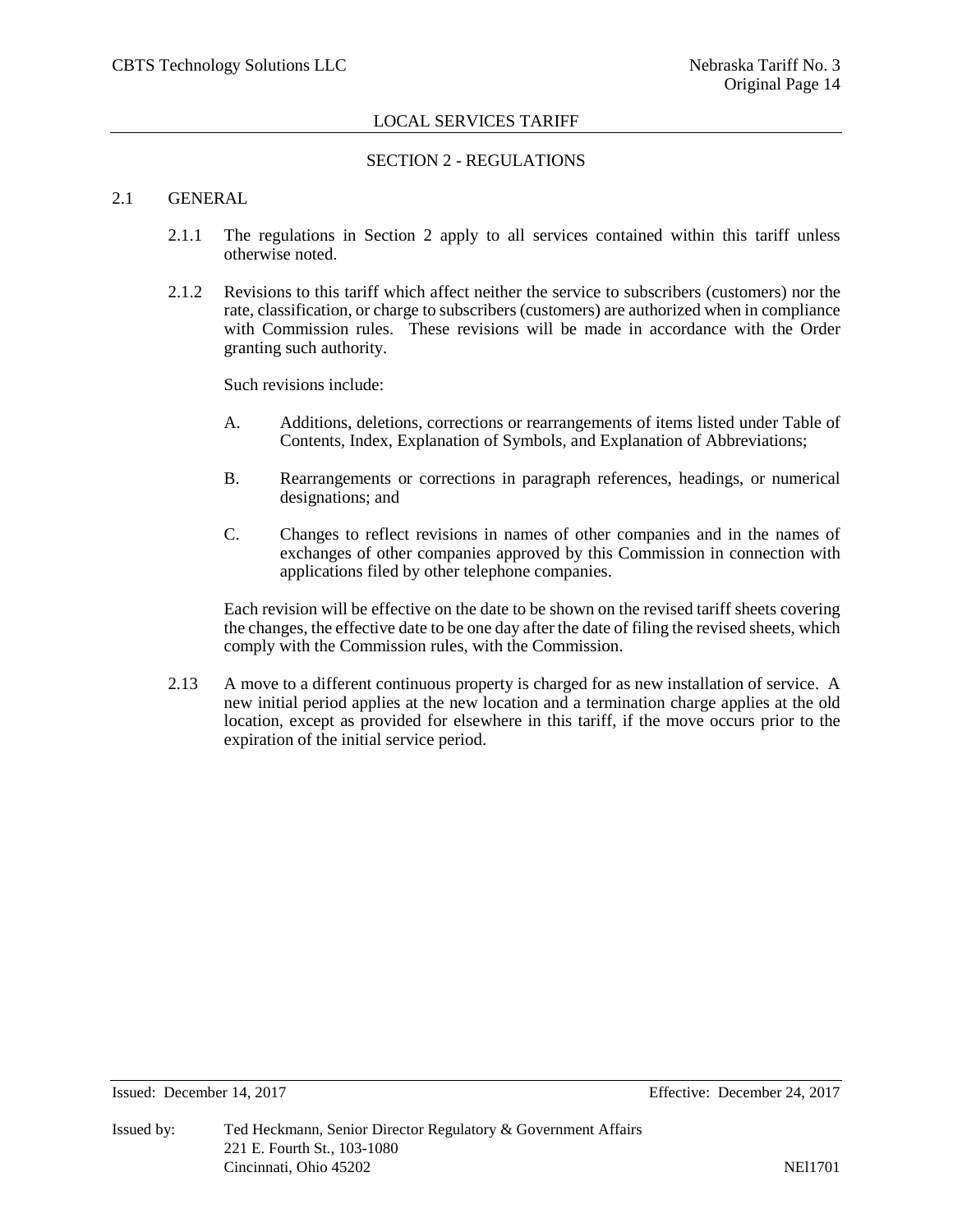#### SECTION 2 - REGULATIONS, (CONT'D.)

# 2.2 OBLIGATION AND LIABILITY OF COMPANY

#### 2.2.1 Liability Limitations

Approval of language contained in this tariff by the NBSC does not constitute a determination by the Commission that the limitation of liability imposed by the Company should be upheld in a court of law. Approval by the Commission merely recognizes that since it is a court's responsibility to adjudicate negligence and consequent damage claims, it is also the court's responsibility to determine the validity of any exculpatory clauses.

#### 2.2.2 Availability of Facilities

The Company's obligation to furnish service or to continue to furnish service is dependent on its ability to obtain, retain, and maintain without unreasonable expense suitable rights and facilities, and to provide for the installation of those facilities required incident to the furnishing and maintenance of that service.

# 2.2.3 Service Irregularities and Interruptions

In the event of an interruption to service which is not due to the negligence or willful act of the customer, there will be allowed a prorata adjustment of the monthly charges involved, for the service and facilities rendered useless and inoperative by reason of the interruption, during the time said interruption continues in excess of twenty-four hours from the time it is reported to the Telephone Company or detected by the Company. For the purpose of administering this regulation, every month is considered to have thirty days.

For the purpose of applying this provisions, the word "interruption" shall mean the inability to complete calls; incoming, outgoing, or both. "Interruption" does not include and no credit allowance shall be given for service difficulties such as slow dial tone, busy circuits, or other network and/or switching capacity shortages. Nor shall the credit allowance apply where service is interrupted by the negligence or willful act of the customer or the failure of facilities provided by the customer, or unlawful or improper use of the facilities or service.

No credit allowance will be made for interruptions due to electric power failure, where by the provisions of this tariff, the customer is responsible for providing electric power.

The liability of the Company for damages arising out of mistakes, omissions, interruptions, delays or errors, or defects in transmission occurring in the course of furnishing service or facilities, and not caused by the negligence of the customer, or of the Company in failing to maintain proper standards of maintenance and operation and to exercise reasonable supervision, will in no event exceed an amount equivalent to the proportionate charge to the customer for the period of service during which the mistake, omission, interruption, delay or error, or defect in transmission occurs.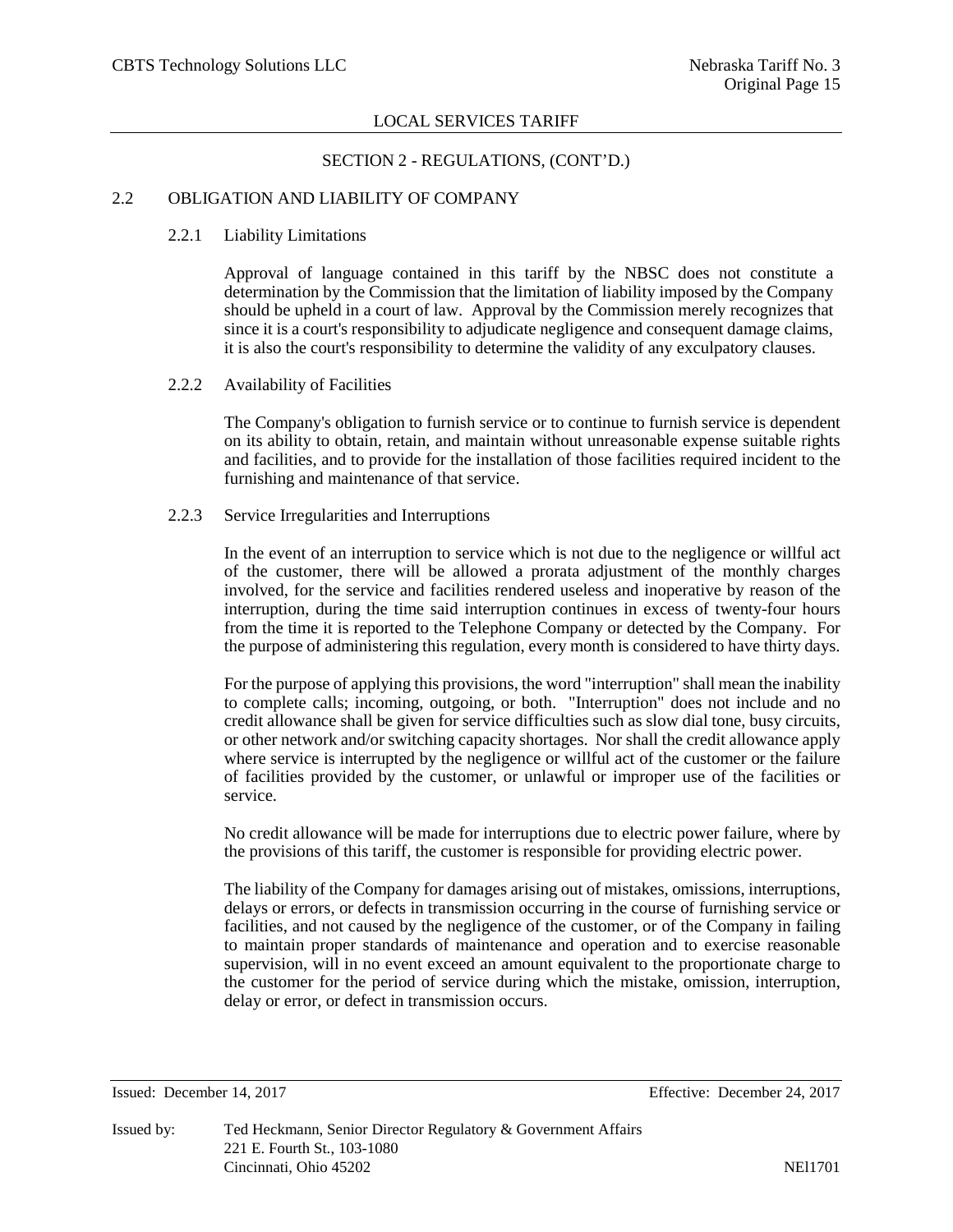# SECTION 2 - REGULATIONS, (CONT'D.)

# 2.2 OBLIGATION AND LIABILITY OF COMPANY, (CONT'D.)

# 2.2.3 Service Irregularities and Interruptions, (Cont'd.)

The customer indemnifies and saves the Company harmless against claims for libel, slander, or infringement of copyright arising from the material transmitted over its facilities; against claims for infringement of patents arising from combining with, or using in connection with, facilities of the Company, apparatus and systems of the customer; and against all other claims arising out of any act or omission of the customer in connection with the facilities provided by the Company; and against any and all losses from damage to the customer's facilities or equipment attached or connected to facilities furnished by the Company.

2.2.4 Transmitting Messages

The Company does not undertake to transmit messages but offers the use of its facilities for communications between its customers.

2.2.5 Use of Connecting Company Lines

When the lines of other companies are used in establishing connections to points not reached by the Company's lines, the Company is not liable for any act or omission of the other company or companies.

2.2.6 Defacement of Premises

The Company is not liable for any defacement or damage to the customer's premises resulting from the existence of the Company's equipment and associated wiring on such premises, or from the installation or removal thereof, when such defacement or damage is not the result of the Company's negligence.

When the customer is a tenant and requests an installation that could, in the opinion of the Company, result in damage to the property of the owner, the customer must obtain, prior to installation, a written release from the owner or his authorized agent absolving the Company of liability.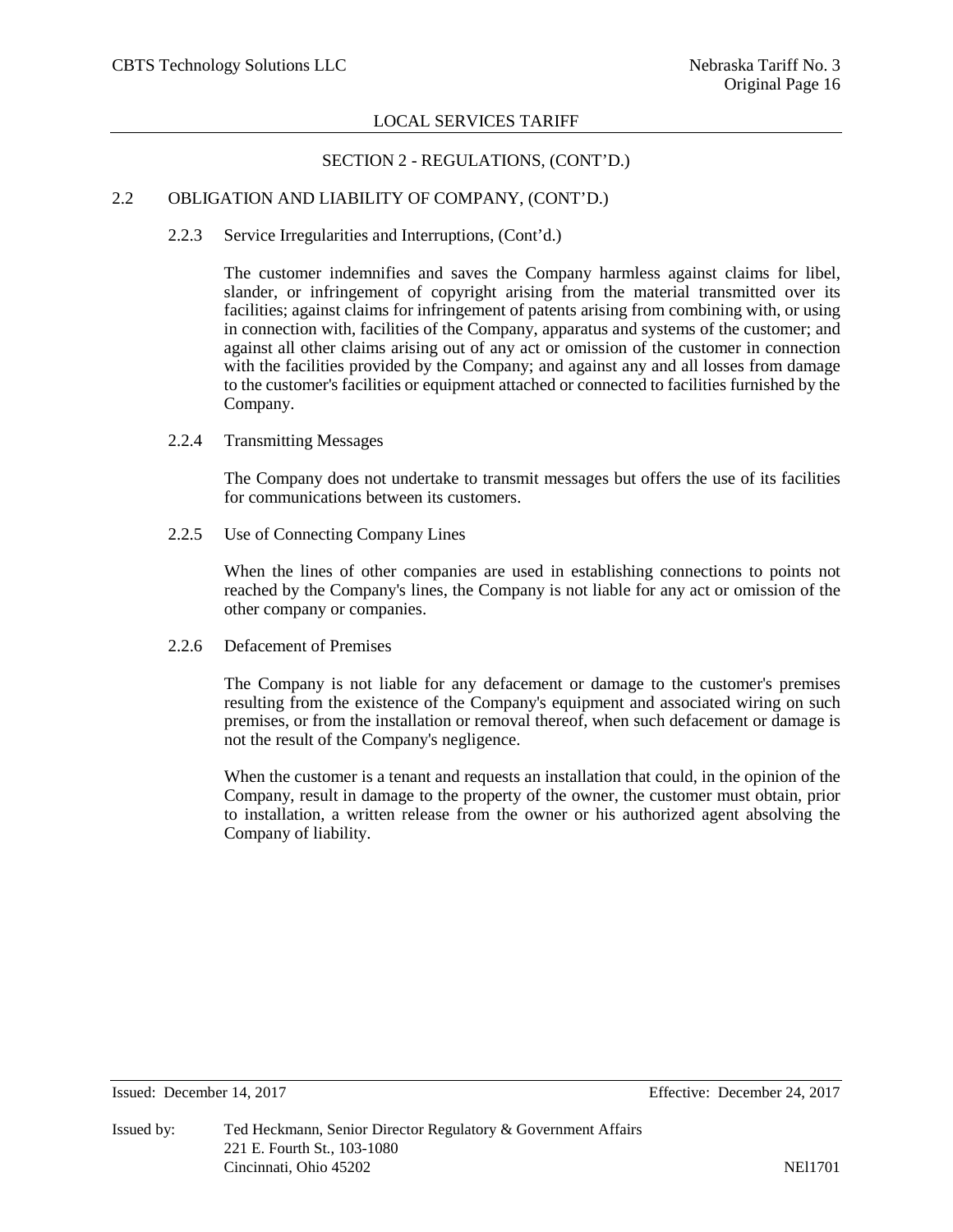#### SECTION 2 - REGULATIONS, (CONT'D.)

# 2.3 USE OF SERVICE AND FACILITIES, (CONT'D.)

# 2.3.1 Ownership and Use of Service and Equipment

Equipment and lines furnished by the Company on the premises of a customer are the property of the Company, whose agents and employees have the right to enter the premises at any reasonable hour for the purpose of installing, inspecting, maintaining, or repairing the equipment and lines, or upon termination of the service, for the purpose of removing the equipment or lines.

Equipment furnished by the Company must, upon termination of service for any cause whatsoever, be returned to it in good condition, except for reasonable wear and tear.

Customer-provided equipment or protective circuitry may be connected to the telecommunications network in accordance with provisions of the Federal Communications Commission's registration program, as are now in effect or may become effective.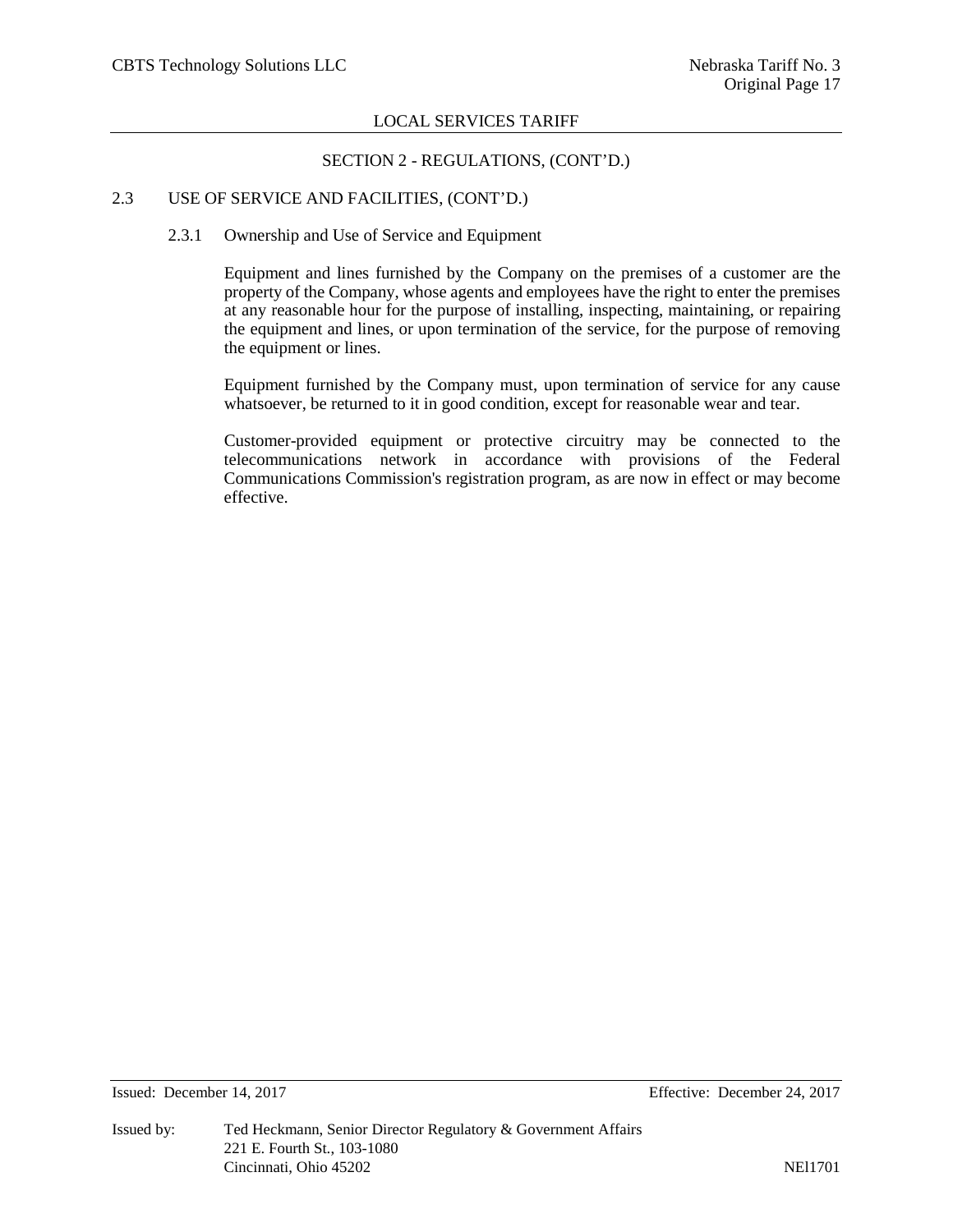# SECTION 2 - REGULATIONS, (CONT'D.)

# 2.3 USE OF SERVICE AND FACILITIES, (CONT'D.)

2.3.2 Connections of Customer-Provided Terminal Equipment and Communications Systems

# A. General Provisions

1. General

Customer-provided terminal equipment and communications systems may be connected at the customer's premises to telecommunications services furnished by the Company, where the connections are made in accordance with the provisions of Part 68 of the Federal Communications Commission's (FCC's) Rules and Regulations, and any Company tariffs.

2. Responsibility of the Customer

The customer is responsible for the installation, operation and maintenance of any customer-provided terminal equipment or communications system. No customer-provided terminal equipment or communications systems or combinations thereof may require change in or alteration of the equipment or services of the Company, cause electrical hazards to Company personnel, damage to Company equipment, malfunction of Company billing equipment, or degradation of service to persons other than the user of the subject terminal equipment or communications system, the calling or called party. Upon notice from the Company that customer-provided terminal equipment or communications system is causing such a hazard, damage, malfunction or degradation of service, the customer must make whatever changes are necessary to remove or prevent the hazard, damage, malfunction or degradation of service.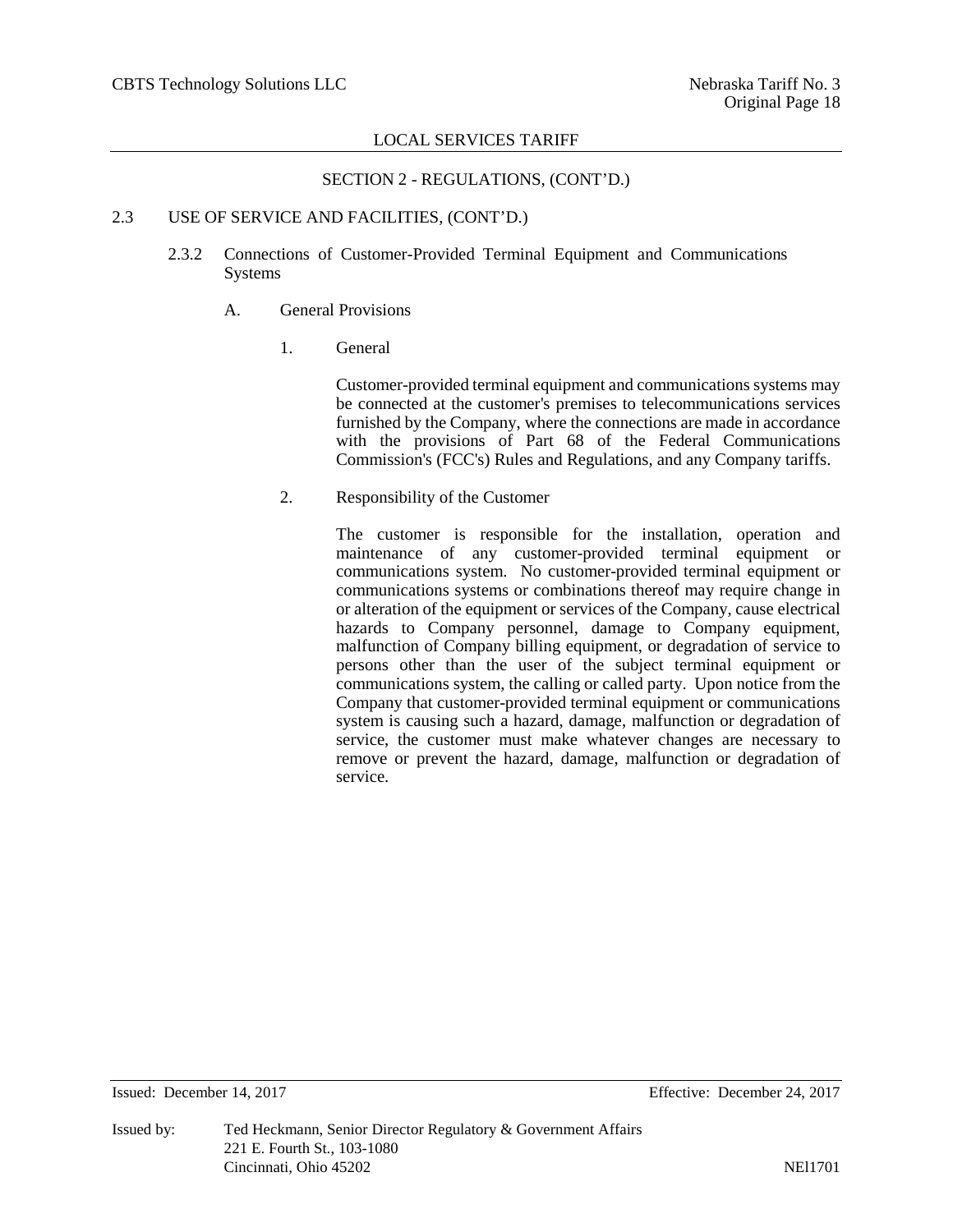# SECTION 2 - REGULATIONS, (CONT'D.)

# 2.3 USE OF SERVICE AND FACILITIES, (CONT'D.)

- 2.3.2 Connections of Customer-Provided Terminal Equipment and Communications Systems, (Cont'd.)
	- A. General Provisions, (Cont'd.)

# 3. Responsibility of The Company

Telecommunications services are not represented as adapted to the use of customer-provided terminal equipment or communications systems. Where customer-provided terminal equipment or communications systems are used with telecommunications services, the responsibility of the Company is limited to furnishing service components suitable for telecommunications services and to the maintenance and operation of service components in a proper manner for those services. Subject to this responsibility, the Company is not responsible for (1) the throughtransmission of signals generated by the customer-provided terminal equipment or communications systems, or for the quality of, or defects in this transmission; or (2) the reception of signals by customer-provided terminal equipment or communications systems; or (3) address signaling, where this signaling is performed by customer-provided signaling equipment.

At the customer's request, the Company will provide the interface parameters needed to permit customer-provided terminal equipment to operate properly with the Company's telecommunications services.

The Company may make changes in its telecommunications services, equipment, operations or procedures, where these changes are consistent with Part 68 of the FCC's Rules and Regulations. If changes made by the Company can be reasonably expected to render any customer's communications system or terminal equipment incompatible with telecommunications services, or require modification or alteration of the customer-provided communications systems or terminal equipment, or otherwise materially affect its use or performance, the customer will be given adequate notice of the changes in writing, to allow the customer an opportunity to maintain uninterrupted service.

4. Recording of Two-Way Telephone Conversations

The recording of two-way telephone conversations is governed by state and federal laws and regulations.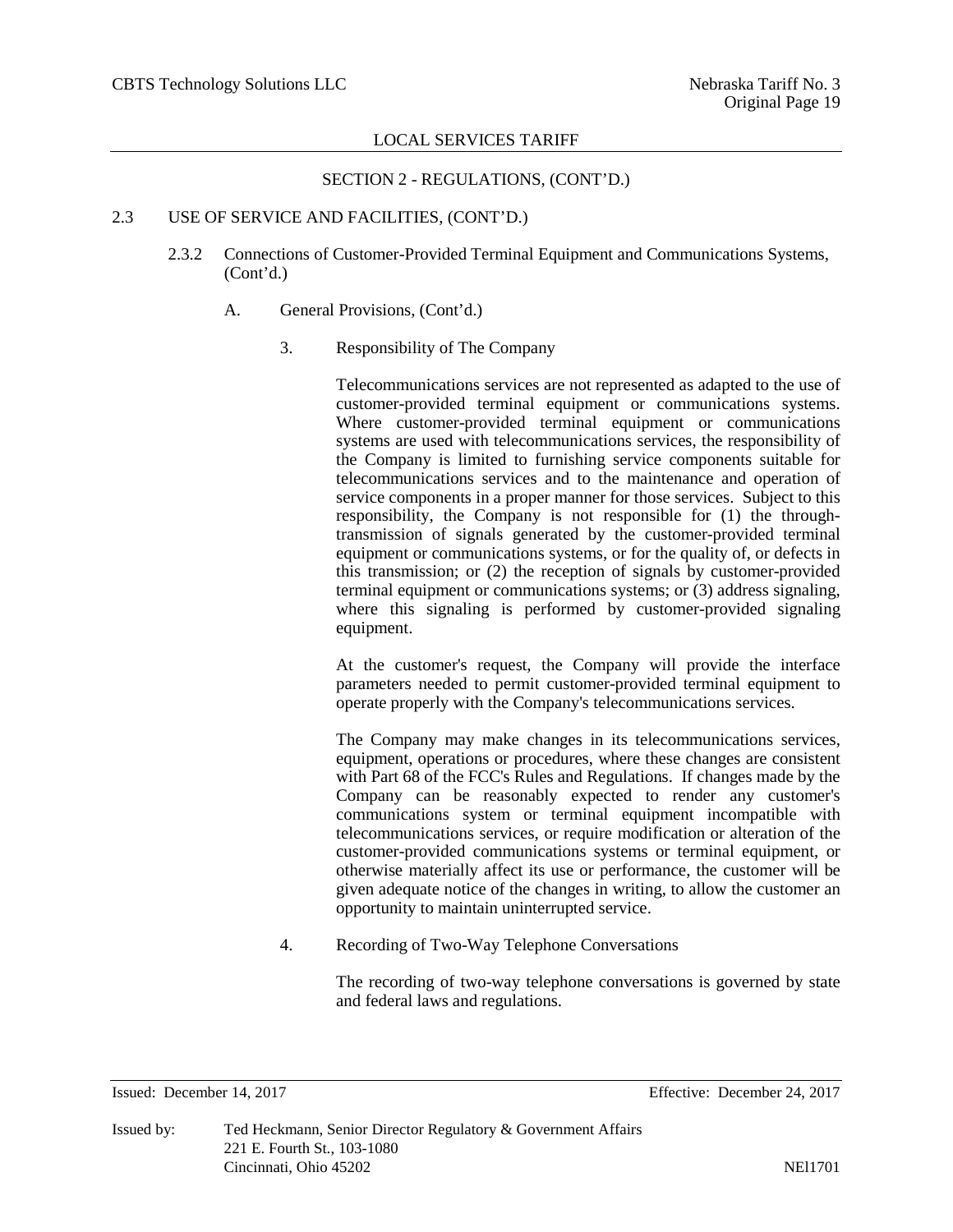#### SECTION 2 - REGULATIONS, (CONT'D.)

# 2.3 USE OF SERVICE AND FACILITIES, (CONT'D.)

- 2.3.2 Connections of Customer-Provided Terminal Equipment and Communications Systems, (Cont'd.)
	- A. General Provisions, (Cont'd.)
		- 5. Violation of Regulations

When any customer-provided terminal equipment or communications system is used with telecommunications services in violation of any of the provisions in this Section 2, part C.2, the Company will take whatever immediate action is necessary for the protection of the telecommunications network and Company employees, and will promptly notify the customer of the violation.

The customer must discontinue use of the terminal equipment or communications system or correct the violation and must confirm in writing to the Company within 10 days, following the receipt of written notice from the Company, that such use has ceased or that the violation has been corrected. Failure of the customer to discontinue such use or to correct the violation and to give the required written confirmation to the Company within the time stated above will result in suspension of the customer's service until the customer complies with the provisions of this tariff.

B. Connections of Registered Equipment

The term "Registered Equipment" denotes equipment which complies with and has been approved within the registration provisions of FCC Part 68.

Customer-provided registered terminal equipment, registered protective circuitry, and registered communications systems may be directly connected to the telecommunications network at the customer premises, subject to FCC Part 68.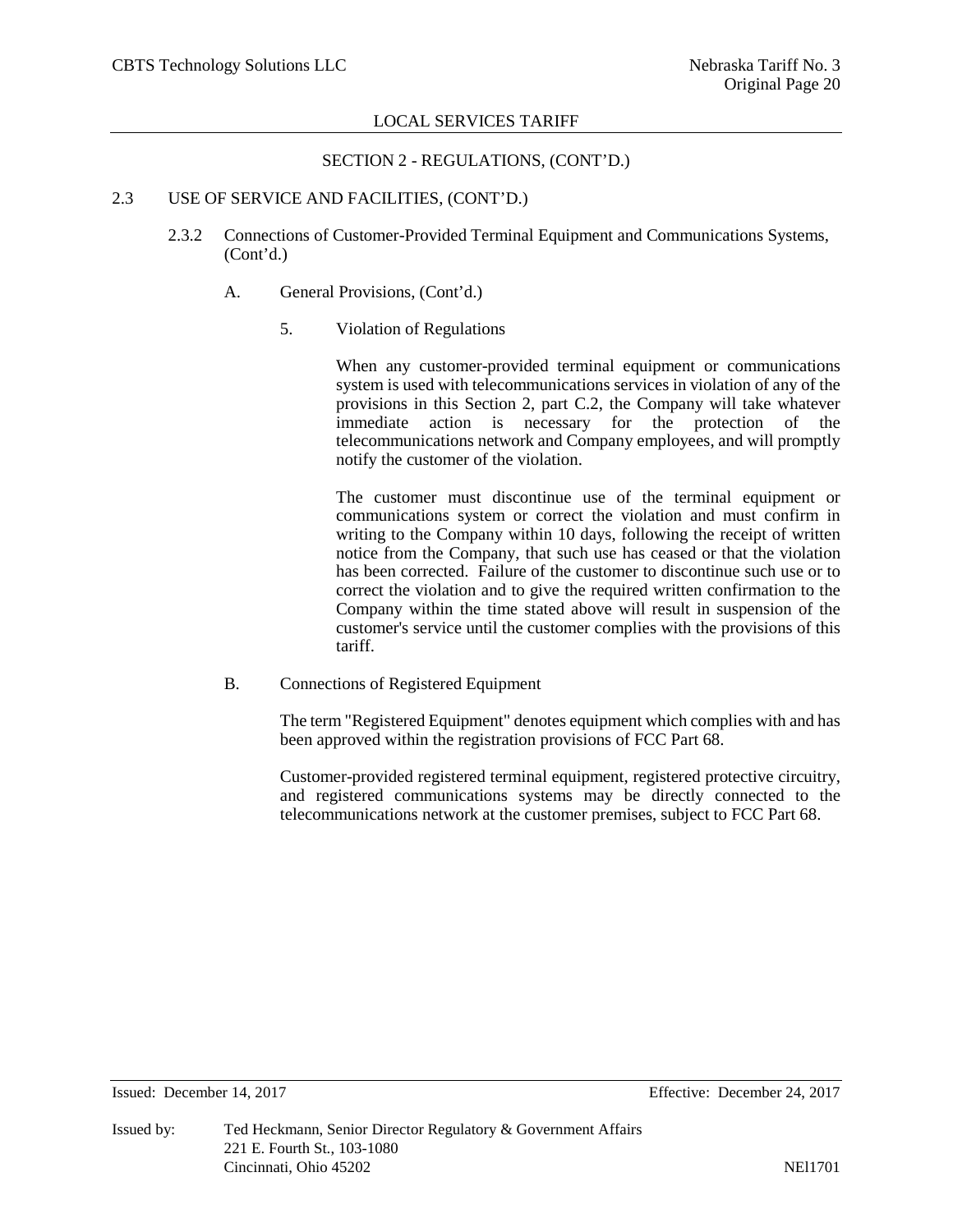#### SECTION 2 - REGULATIONS, (CONT'D.)

# 2.3 USE OF SERVICE AND FACILITIES, (CONT'D.)

- 2.3.2 Connections of Customer-Provided Terminal Equipment and Communications Systems, (Cont'd.)
	- C. Premises Wiring Associated With Registered Communications Systems

Premises wiring is wiring which connects separately-housed equipment entities or system components to one another, or wiring which connects an equipment entity or system component with the telephone network interface or demarcation point not within an equipment housing. All premises wiring, whether fully protected or unprotected, must be installed in compliance with FCC Part 68.

Customers who intend to connect premises wiring other than fully protected to the telephone network must give advance notice to the Company in accordance with the procedures specified in FCC Part 68 or as otherwise authorized by the FCC.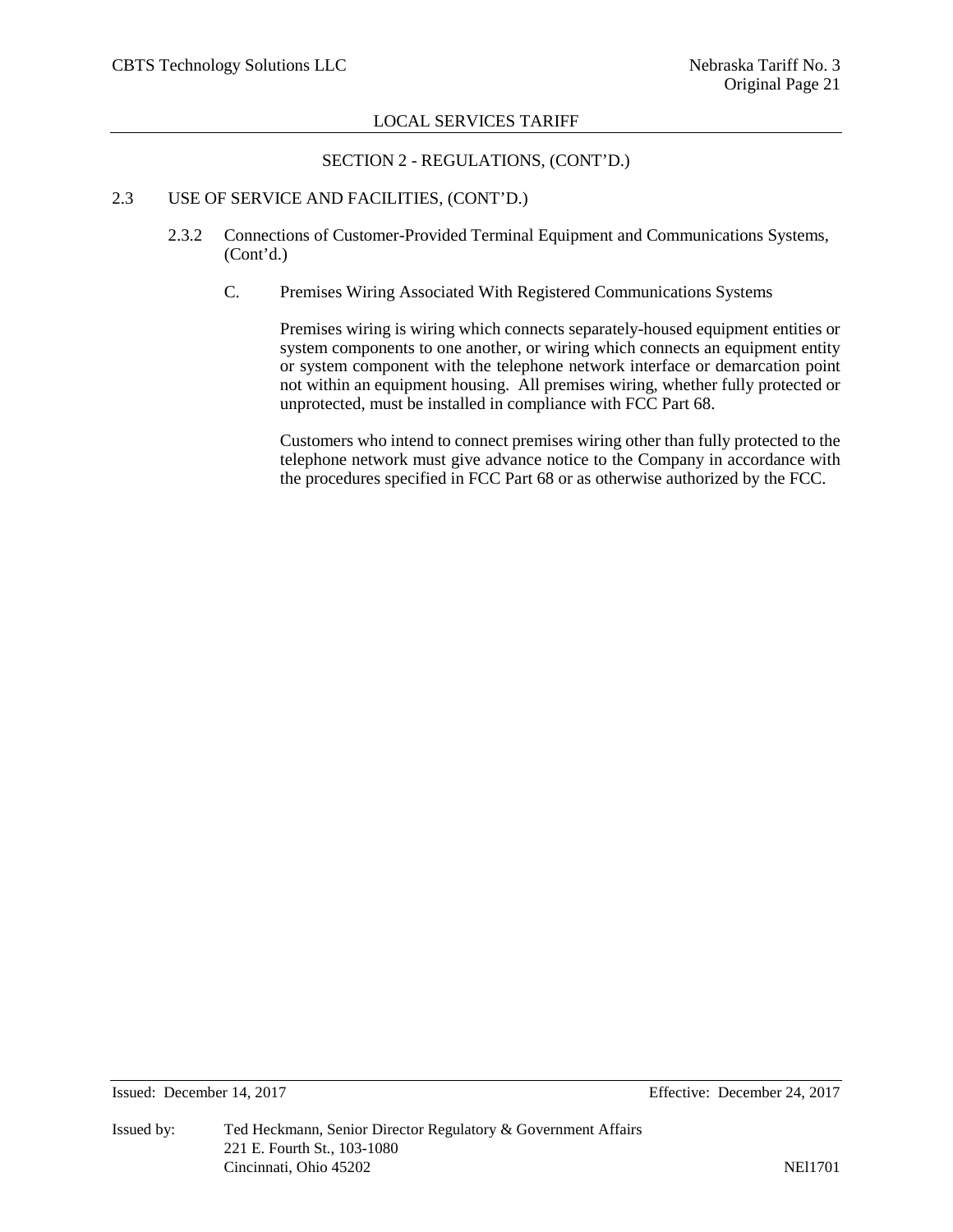#### SECTION 2 - REGULATIONS, (CONT'D.)

# 2.4 ESTABLISHMENT AND FURNISHING OF SERVICE

#### 2.4.1 Application for Service

The Company may refuse an application for service if objection is made by or on behalf of any governmental authority to furnishing the service.

An application for service becomes a contract upon the establishment of service. Neither the contract nor any rights acquired under it may be assigned or transferred in any manner except as specifically provided for in this tariff. Requests for additional service, when established, become a part of the original contract, except that each item of additional service is furnished subject to payment of applicable charges.

If an applicant has an outstanding account with the Company, the Company reserves the right to reject application for service until the amount due for local services included in this tariff has been paid in full.

A contract for service may be transferred to another individual, partnership, association, or corporation. No billing adjustment for local exchange service previously furnished will be made and the new customer must assume all outstanding indebtedness of the original customer. No charge applies to service transferred in accordance with these provisions.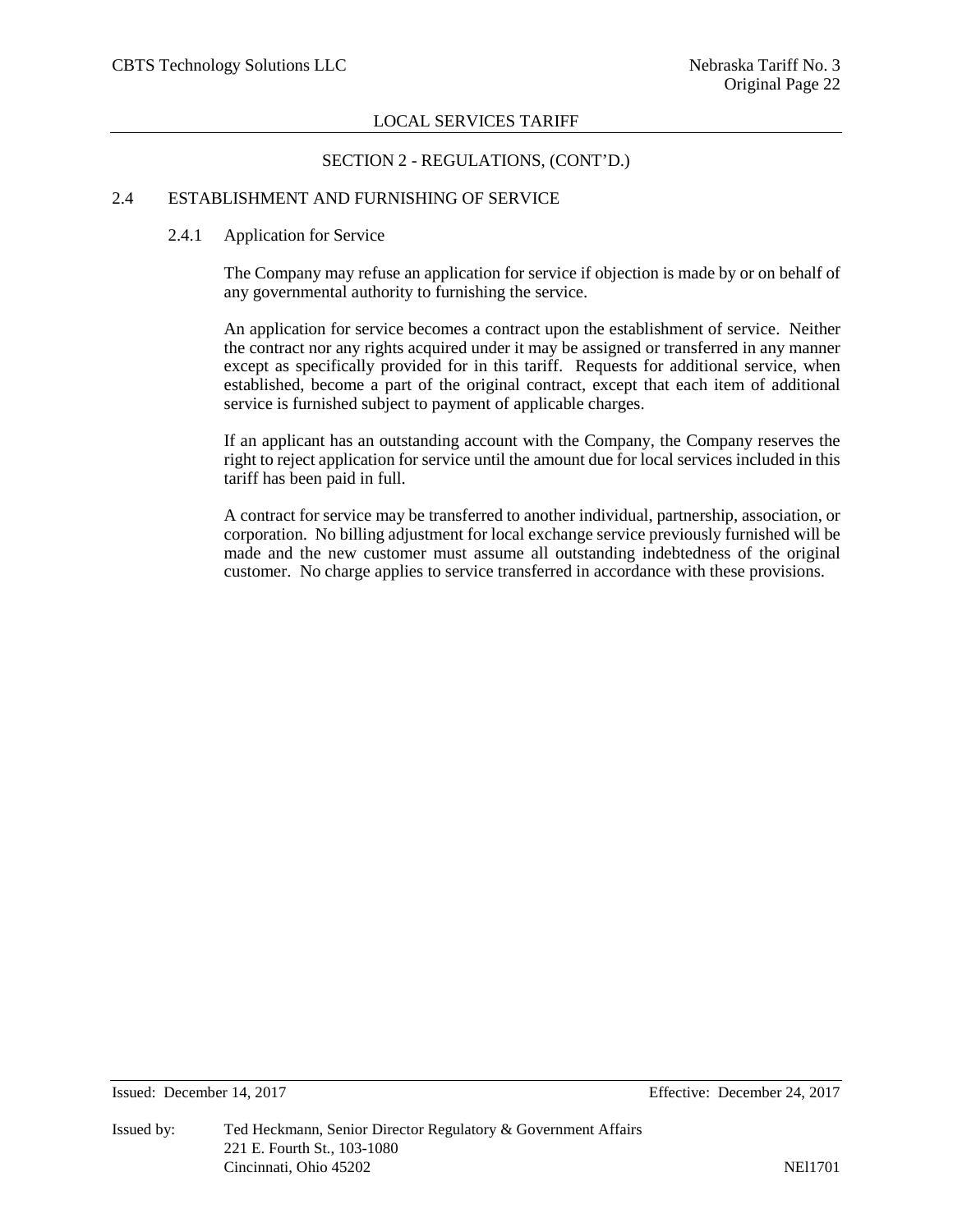# SECTION 2 - REGULATIONS, (CONT'D.)

# 2.4 ESTABLISHMENT AND FURNISHING OF SERVICE, (CONT'D.)

2.4.2 Deposits

The Company does not require a deposit from the Customer.

# 2.4.3 Telephone Numbers

The customer has no property right in the telephone number which is assigned by the Company, or any right to continuance of service through any particular central office, and the Company reserves the right to change the telephone number or the central office designation, or both, of a customer whenever it deems it necessary to do so in the conduct of its business.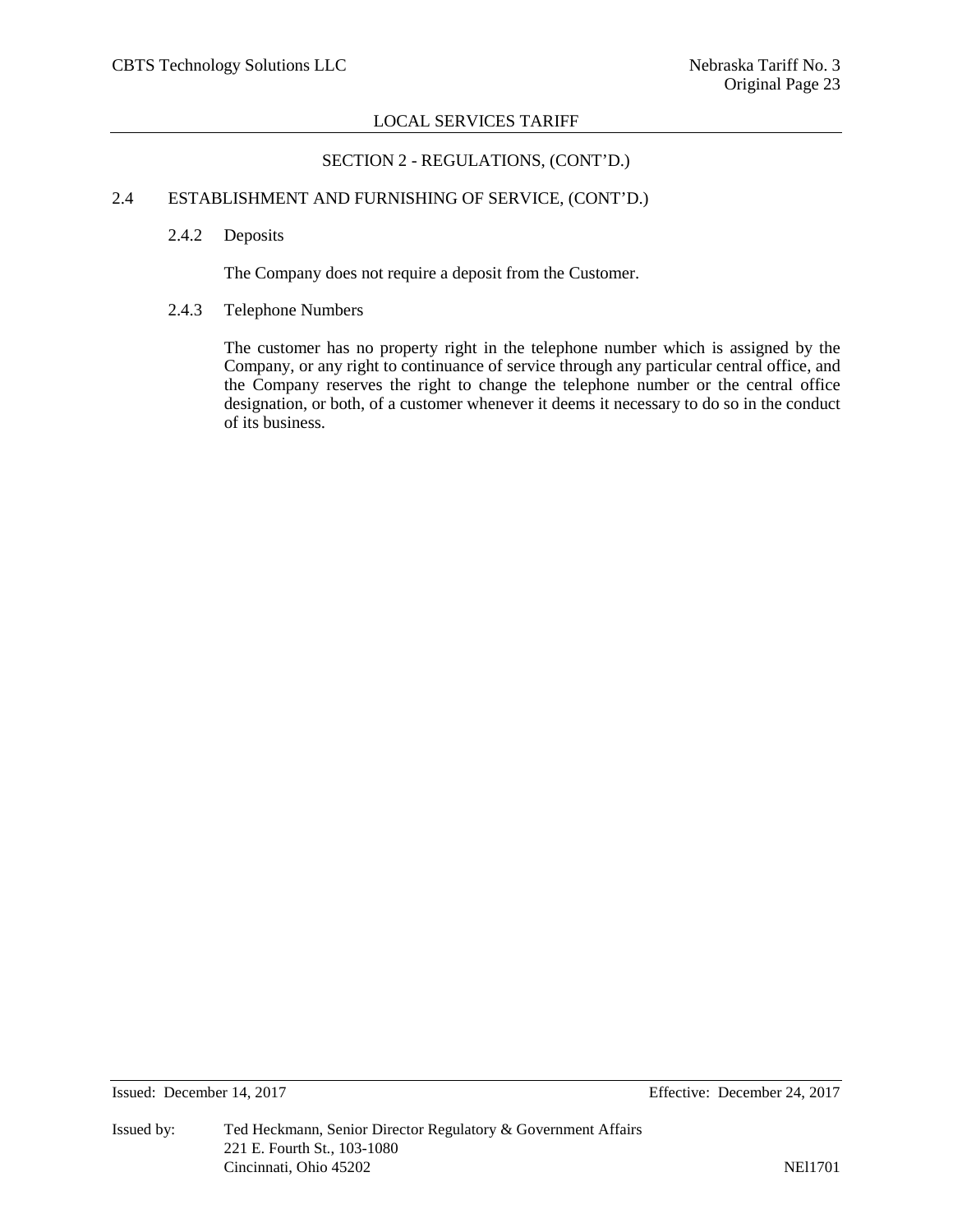# SECTION 2 - REGULATIONS, (CONT'D.)

# 2.4 ESTABLISHMENT AND FURNISHING OF SERVICE, (CONT'D.)

- 2.4.4 Payment for Service
	- A. The customer is responsible for payment; monthly, or on demand, of all charges for facilities and services furnished the customer, including charges for services originated, or charges accepted, at such facilities. Charges are payable at the Telephone Company's Business offices or at any agency authorized to receive such payments.
	- B. Bills are rendered monthly and include charges for local service for the current service month.
	- C. Prior written notice will be given if service is to be temporarily denied or the contract terminated for the non-payment of any sum due in accordance with Paragraph 2.4.5 following. Service will not be denied prior to five days from the date contained on said notice.
	- D. All service, provided to the same customer as one business service, regardless of the tariff under which the service is provided, is considered one service for payment purposes. All service may be disconnected for non-payment even though payment is current for service provided under one or more tariffs.
	- E. Where the Company provides billing inquiry service, customer inquiries relative to toll charges will be responded to promptly by the Company.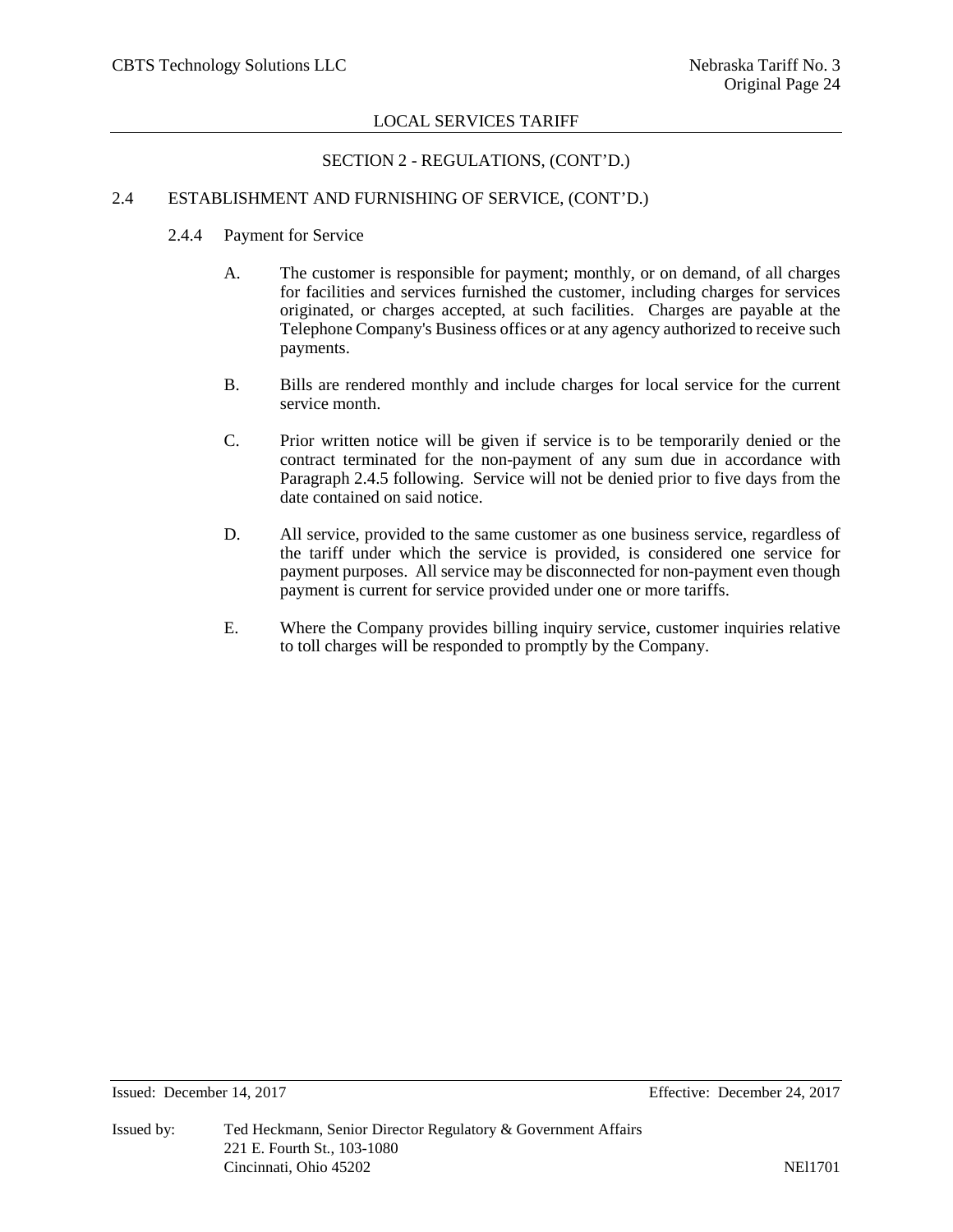#### SECTION 2 - REGULATIONS, (CONT'D.)

# 2.4 ESTABLISHMENT AND FURNISHING OF SERVICE, (CONT'D.)

- 2.4.4 Payment for Service (Cont'd.)
	- H. A subscriber who orders service or equipment installations, moves, or changes prior to the date of any increase in the one time charge applicable to such work will be subject to the one time charge in effect at the time the subscriber's order was received by the Company, provided the work is completed within the Company's normal installation interval in effect at the time the order was placed. However, if subsequent to the effective date of the increase in the one time charge, the completion of such work is delayed beyond the Company's normal installation interval and the delay is not caused by the Company, the subscriber will then be subject to the one-time charge in effect at the time the work is completed by the Company. Customers will be advised of any increase to the one time charge prior to the work being started.
	- I. Insufficient Fund Checks

Customers will be charged \$30.00 on all checks issued to the Company which are returned due to insufficient funds. At the discretion of the Company, the insufficient funds check charge may be waived under appropriate circumstances (e.g. a bank error).

J. Late Payment Charge

Customers will be charged a late payment penalty in the amount of 1.5% per month on all delinquent amounts owed to the Company.

- 2.4.5 Denials or Disconnection and Restoral of Service
	- A. Upon five (5) days written notice, the Company may discontinue service or cancel an application for service without incurring any liability for any of the following reasons:
		- 1. Non-payment of any sum due to the Company for service for more than thirty days beyond the date of rendition of the bill for such service;
		- 2. Violation of any regulation governing the service under this tariff;
		- 3. Violation of any law, rule, or regulation of an government authority having jurisdiction over the service; or
		- 4. The Company is prohibited from furnishing services by order of a court or other government authority having jurisdiction.
		- 5. Customer uses equipment in such a manner as to adversely affect the Company's equipment or service to others.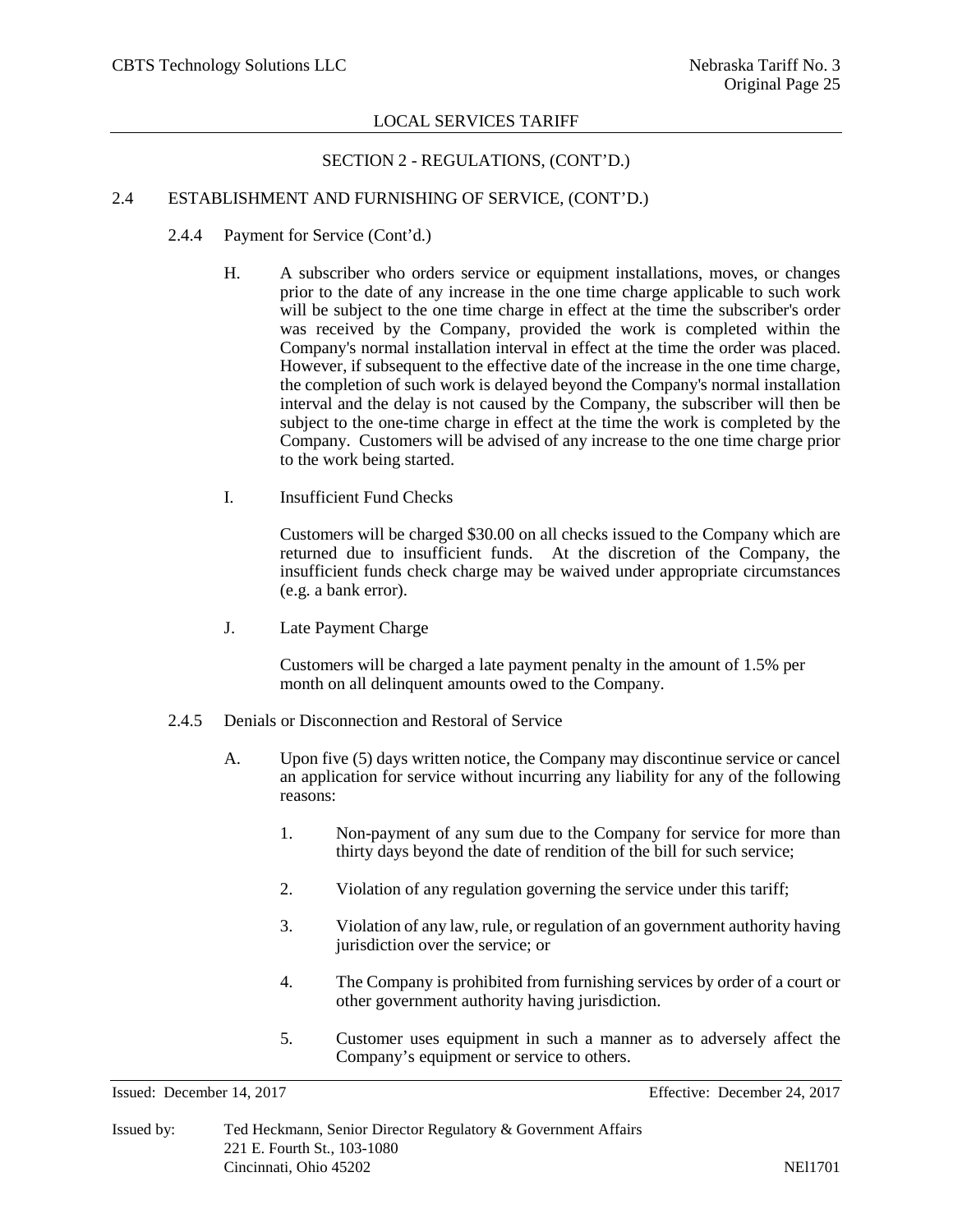# SECTION 2 - REGULATIONS, (CONT'D.)

# 2.4 ESTABLISHMENT AND FURNISHING OF SERVICE, (CONT'D.)

- 2.4.5 Denial or Disconnection and Restoral of Service (Cont'd.)
	- B. The Company reserves the right to discontinue or refuse service because of abuse or fraudulent use of service. Abuse or fraudulent use of service includes the use of service or facilities of the Company to transmit a message or to locate a person or otherwise to give or obtain information without payment of appropriate charges, or violation of any law or regulation pertaining to telecommunications service.
	- C. Service may not be refused, denied or disconnected for any of the following reasons:
		- 1. Delinquency in payment for service by a previous occupant at the premises to be served;
		- 2. Failure to pay any amount which, according to established payment dispute and resolution procedures, is in bona fide dispute;
		- 3. Failure to pay directory advertising charges or any other non-regulated service charges including 900/700 or any "dial-it"-like service charges.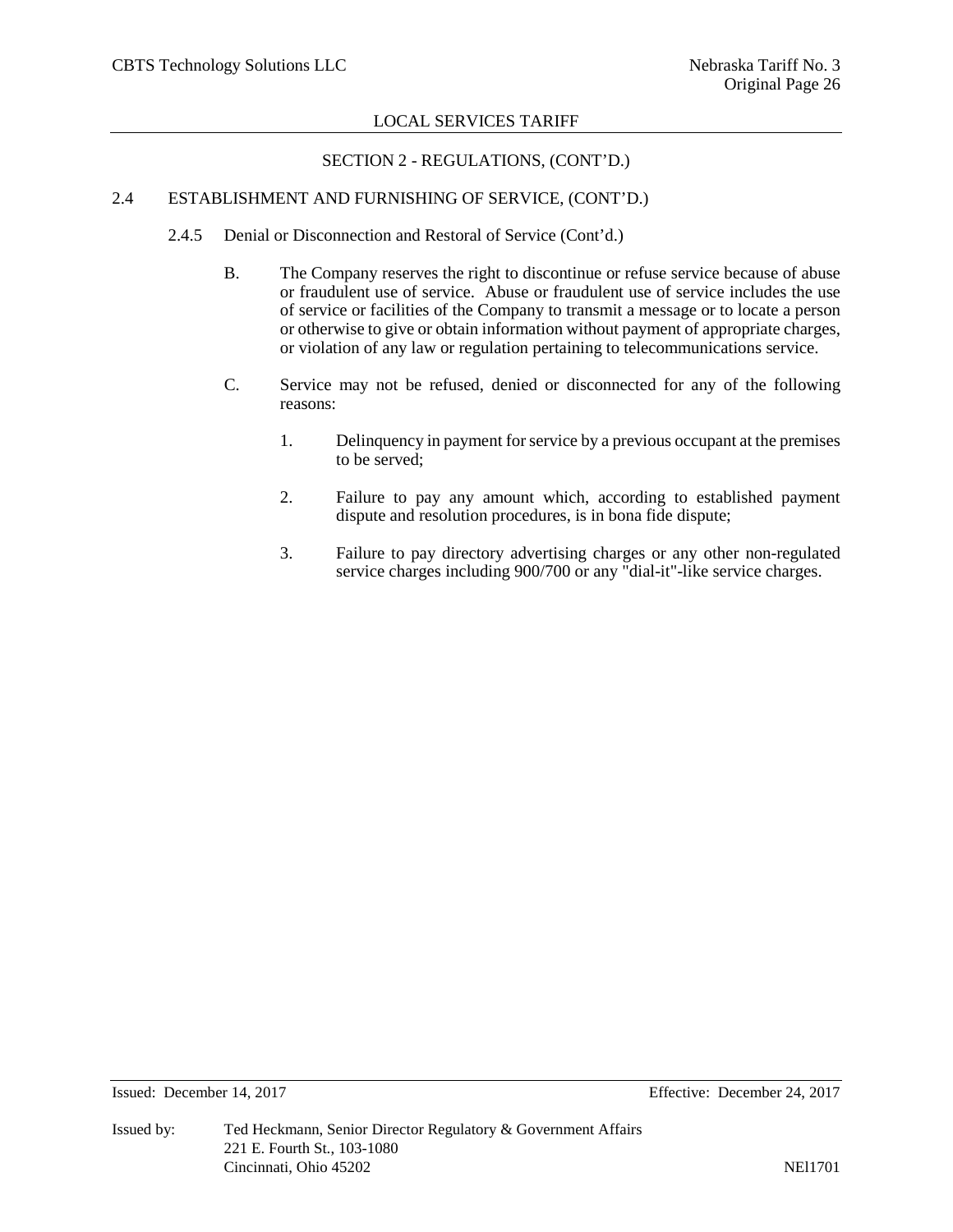# SECTION 2 - REGULATIONS, (CONT'D.)

# 2.4 ESTABLISHMENT AND FURNISHING OF SERVICE, (CONT'D.)

#### 2.4.6 Special Equipment and Arrangements

Special equipment and arrangements requested by customers and not otherwise provided for in this tariff may be furnished where possible, if not detrimental to any of the services furnished by the Company, at charges that are in addition to other applicable charges.

#### 2.4.7 Overtime

For work performed outside the normal working hours of the Company at the request of the customer, the additional expense incurred by the Company is charged to the customer in addition to other charges which are applicable. In such cases, charges based on the cost of labor, materials, and other costs incurred by or charged to the Company will apply. The customer will be notified in advance if such charges may apply.

#### 2.4.8 Individual Case Basis (CB) Arrangements

Rates for ICB arrangements will be developed on a case-by-case basis in response to a bona fide request from a customer or prospective customer for service which varies from tariffed arrangements. Rates quoted in response to such requests may be different from the tariffed rates specified for such services. ICB rates will be made available to similarly situated customers.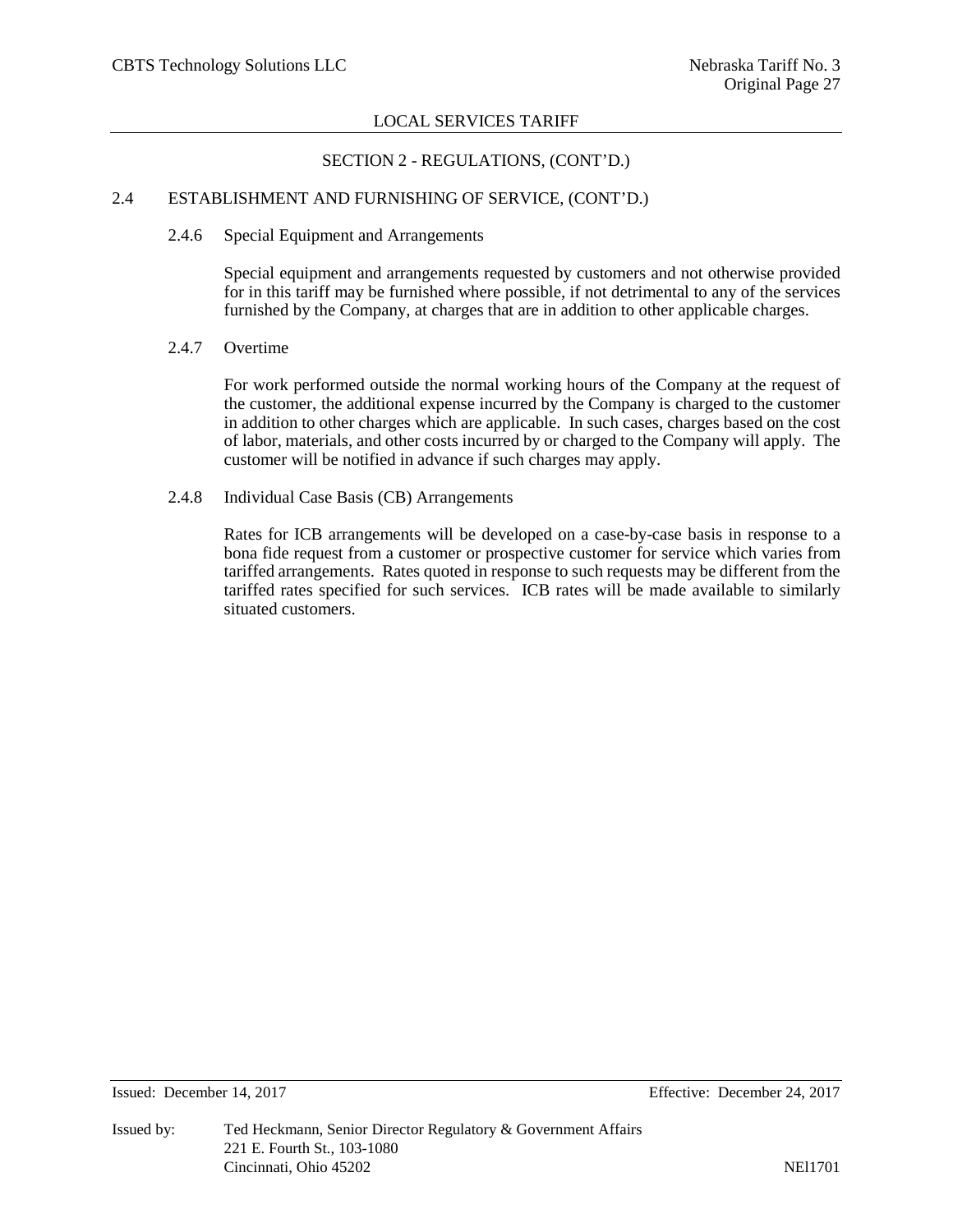# SECTION 2 - REGULATIONS, (CONT'D.)

# 2.4 ESTABLISHMENT AND FURNISHING OF SERVICE, (CONT'D.)

2.4.9 Identity of Customer-Announcement Facilities

Use of Company facilities for public announcement service or non-public announcement service is subject to the following conditions:

- A. For purposes of identification, exchange service customers who transmit recorded announcements over facilities provided by the Company must include in the recorded message the name of the organization or individual responsible for the service and the address at which the service is provided.
- B. Customers transmitting factual announcements such as time, weather, stock market quotations, airline schedules, and similar information are excluded from the preceding conditions.
- C. Failure to comply with the provisions of this tariff will be cause for termination of the service.
- D. The Company will reveal on request, to the extent the information is available from its records, the identity of the individual responsible for service with which announcement facilities have been associated.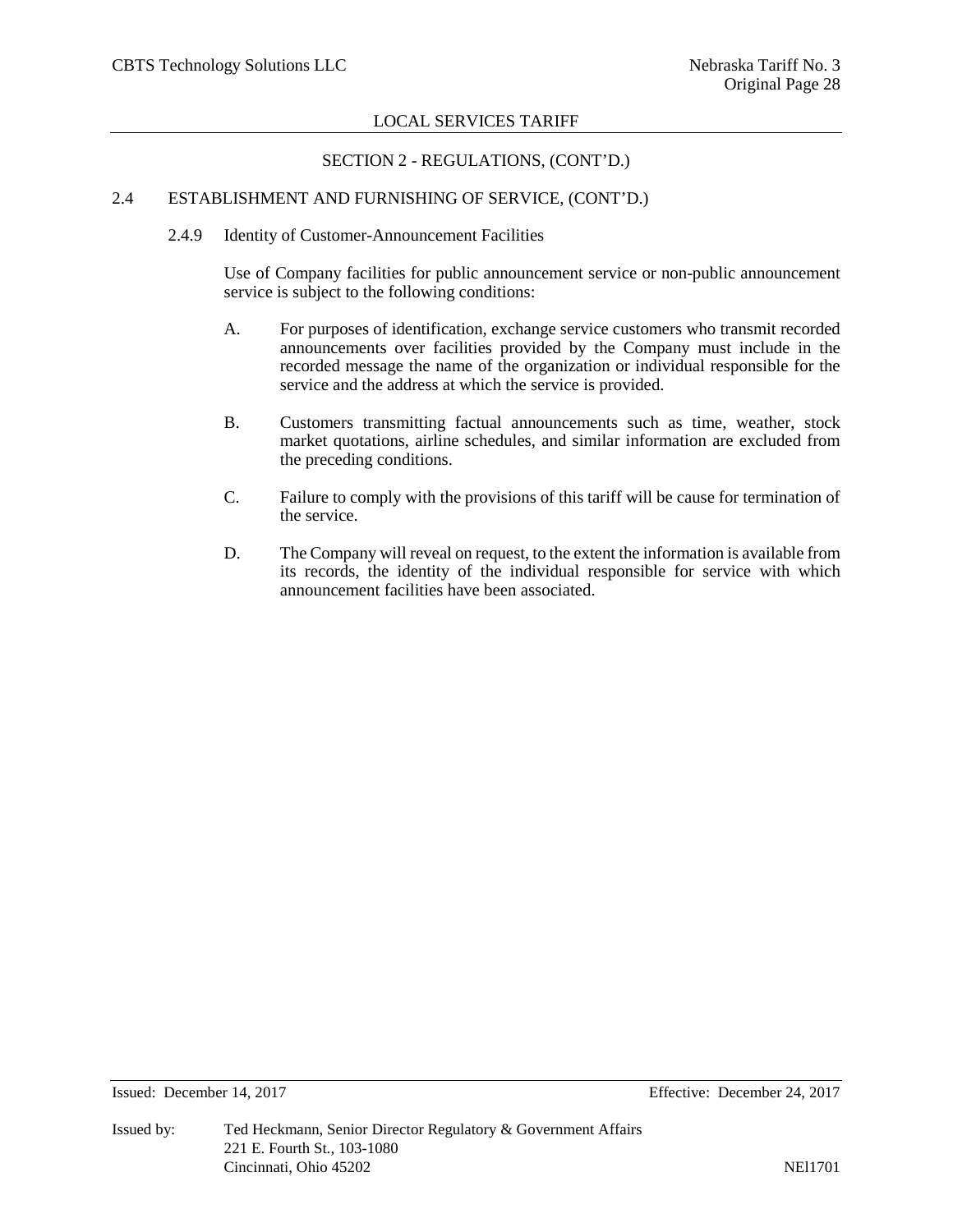# SECTION 2 - REGULATIONS, (CONT'D.)

# 2.4 ESTABLISHMENT AND FURNISHING OF SERVICE, (CONT'D.)

#### 2.4.10 Telecommunications Relay Surcharge

Nebraska law requires that a surcharge be collected on each telephone access line in Nebraska. The surcharge twill be remitted to the Nebraska Public Service Commission to establish and administer a fund for a statewide system to be used for eligible communication impaired persons.

This surcharge will be collected on the first one-hundred (100) telephone access lines per customer, and will appear on a customer's local telephone bill. The surcharge rate is determined by the decision of the Nebraska Public Service Commission.

# 2.4.11 Provisions for Certain State and Local Taxes and Fees

There shall be added to the customer's bill, as a separate item, an amount equal to the customer's proportionate part of any license, occupation, franchise, or other similar tax or fee, now or hereafter agreed to or imposed upon the Company by state or local taxing authorities, whether imposed by ordinance, franchise agreement or otherwise, and whether imposed upon or measured by the gross receipts, net receipts or revenues of the Company. Such amount will be added to the bill of each customer who receives service within the territorial limits of the taxing authority. Where more than one such tax or fee is imposed, each of the amounts applicable to the customer shall be added to the customer's bill as a separately identified item.

2.4.12 Promotional Offerings

The Company, from time to time, may make promotional offerings of its services which may include waiving or reducing the applicable charges for the promoted service. The promotional offerings may be limited as to the duration, the date and times of the offerings and the locations where the offerings are made. The Company shall notify the Commission prior to the effective date of promotions.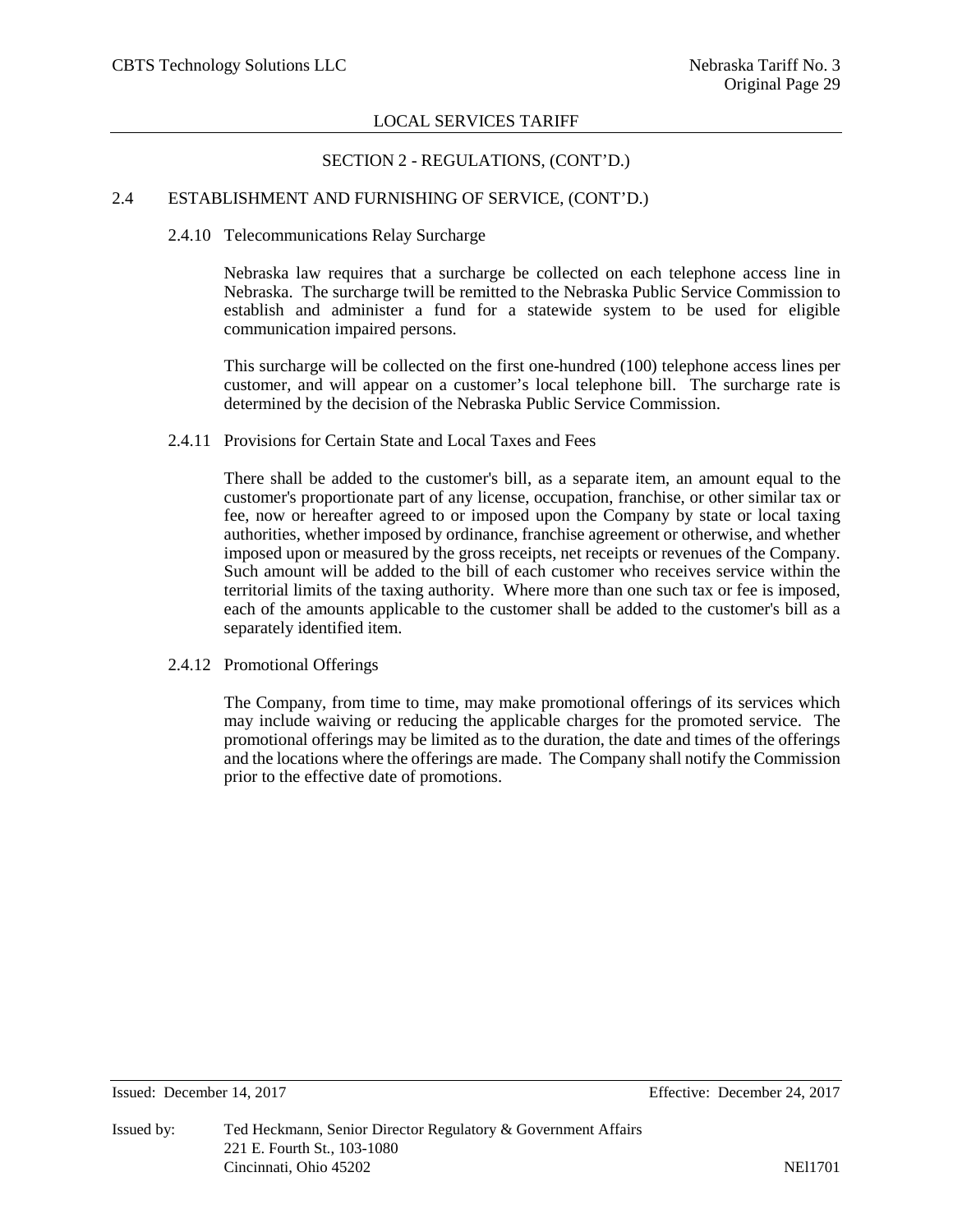# SECTION 2 - REGULATIONS, (CONT'D.)

# 2.5 DIRECTORIES

#### 2.5.1 Ownership and Use

The Company reserves the right to charge for directories issued in replacement of directories defaced or mutilated while in possession of customers.

#### 2.5.2 Distribution

The Telephone Company will furnish to its customers without charge, only such directories as it deems necessary for the efficient use of service.

# 2.6 EMERGENCY NUMBER 911 SERVICE

This service is offered solely as an aid in handling assistance calls in connection with fire, police or other emergencies. The Company is not responsible for any losses, claims, demands, suits or any liability whatsoever, whether suffered, made, instituted or asserted by the Customer or by any other party or person for any personal injury to or death of any person or persons, and for any loss, damage or destruction of any property, whether owned by the Customer or others, caused or claimed to have been caused by : (1) mistakes, omissions, interruptions, delays, errors or other defects in the provision of this service, or (2) installation, operation, failure to operate, maintenance, removal, presence, condition, location or use of any equipment and facilities furnishing this service.

The Company is not responsible for any infringement or invasions of the right of privacy of any person or persons, caused or claimed to have been caused, directly or indirectly, by the installation, operation, failure to operate, maintenance, removal, presence, condition, occasion or use of emergency 911 service features and the equipment associated therewith, or by any services furnished by the Company including, but not limited to, the identification of the telephone number, address or name associated with the telephone used by the party or parties accessing emergency 911 service, and which arise out of the negligence or other wrongful act of the Company, the Customer, its Customers, agencies or municipalities, or the employees or agents of any one of them.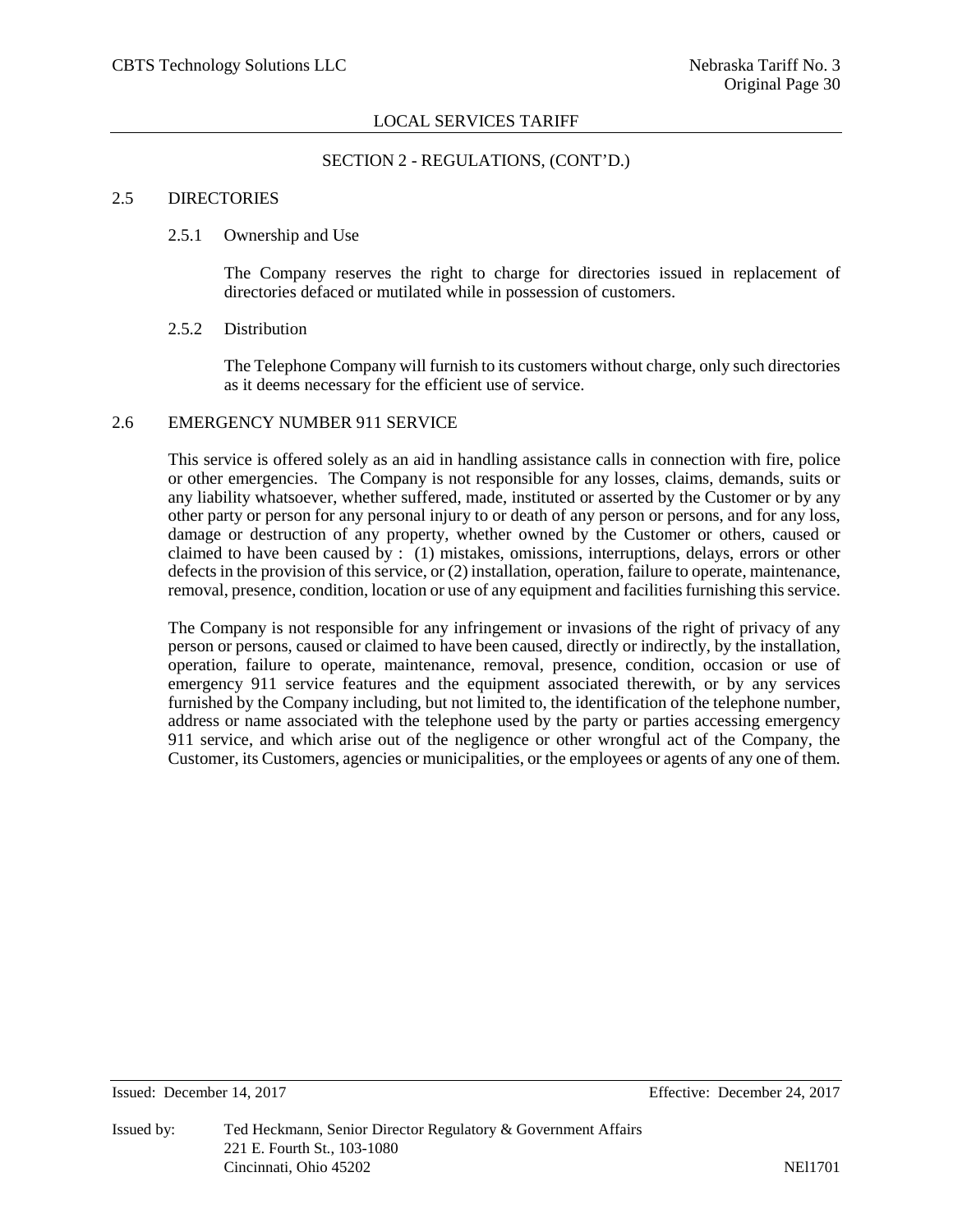# SECTION 3 - DIRECTORY LISTINGS

# 3.1 TERMS AND CONDITIONS

Listings are regularly provided in connection with local exchange service. At the request of the customer, the listing may be omitted from the directory and directory assistance records (Non-Published Service).

The rates and regulations specified in this section apply only to the alphabetical directory. The alphabetical directory is a list of telephone numbers of customers and others arranged alphabetically by surname, business, association, institution, or other nonresidence name.

The alphabetical directory is designed for the purpose of informing calling parties of the telephone number of customers and others listed in it. Accordingly, listings are intended solely for purposes of identification and are limited to information which is essential to such identification.

The Company does not publish a directory of subscriber listings. The Company, however, does arrange for the Subscriber's main billing number to be placed in the directory of the dominant local exchange carrier.

All Directory Listings, regardless of type, must conform to the specifications for the directories. The Company reserves the right to modify the listings to accommodate the space limitations in the directory. Not all listing types are available in all directories.

The Company may refuse a listing which does not constitute a legally authorized or adopted name, or any listing which in its opinion is likely to mislead or to deceive calling parties as to the identity of the listed party, or is intended for advertising purposes or is more elaborate than is reasonably necessary to identify the listed party. The listing of a service, commodity or trade name is not permitted except when such service, commodity or trade name is a part of the name under which the listed party conducts his or her business. The Company may, upon notifying the Customer, discontinue any listing found to be in violation of the foregoing regulations.

A descriptive term characterizing the listed party's business or purpose in a general way may be furnished (in abbreviated form) as a part of the listing, when desired and available. When the character of the listed party's business or purpose is apparent from the name under which it is conducted, a further designation is unnecessary and is not furnished.

Issued: December 14, 2017 Effective: December 24, 2017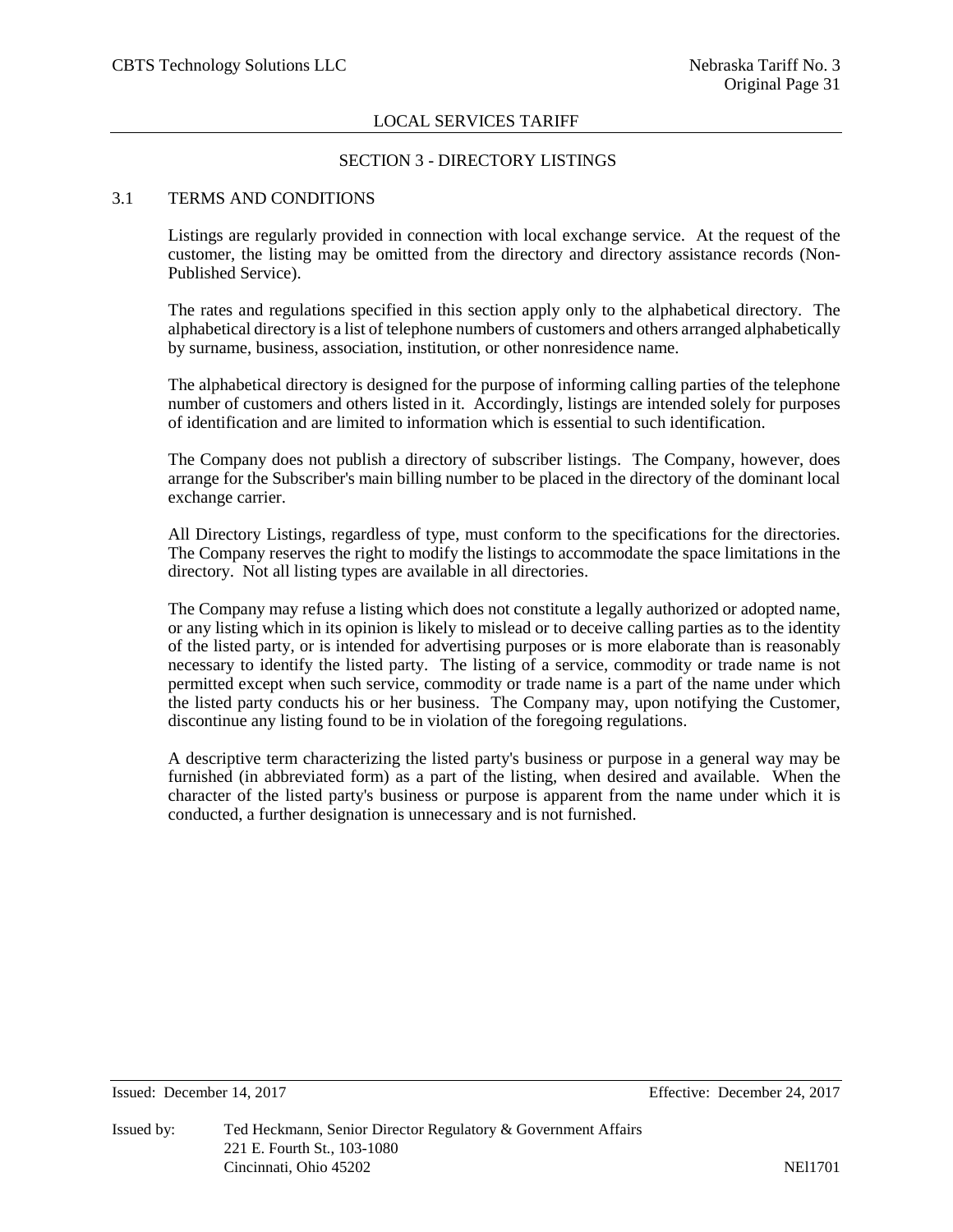#### SECTION 3 - DIRECTORY LISTINGS, (CONT'D.)

# 3.1 TERMS AND CONDITIONS, (CONT'D.)

Abbreviations may be used to limit the length of any listing when in the opinion of the Company, the clearness of the listing and the identification of the listed party is not impaired by use of abbreviations.

Special arrangement of names is not permitted.

Non-Published Service customers forfeit non-address, non-list, or non-published service privacy when calling the Universal Emergency Number Service (911). The telephone number and address of the station from which the emergency call originates are passed to the Public Safety Answering Point along with the call in order for emergency units to respond to the call.

Incoming calls to Non-Published Service customers will be completed by the Company only when the calling party places the call by number. The Company will adhere to this practice regardless of any claim of emergency the calling party may present.

The acceptance by the Company of the customer's request for Non-Published Service does not create any relationship or obligation, direct or indirect, to any person other than the Customer.

The Company makes every effort to safeguard the address and numbers of Non-Published Service customers. However, in the absence of gross negligence or willful misconduct, no liability will attach to the Company for damages arising from inadvertently publishing the address or telephone number of a Non-Published Service customer in the directory; or disclosing the number or address to any person. The customer indemnifies and saves the Company harmless against any and all claims for damages caused or claimed to have been caused, directly or indirectly, by the publication of the number of a Non-Published Service customer in the directory or otherwise disclosed, the Company's liability is limited to and satisfied by a refund of any monthly charges made by the Company.

Providing the name, address and/or telephone number of a Non-Published Service customer to the customer's primary interexchange carrier for billing purposes only, does not constitute publication or disclosure of the customer's name, number and/or address under this tariff.

Issued: December 14, 2017 Effective: December 24, 2017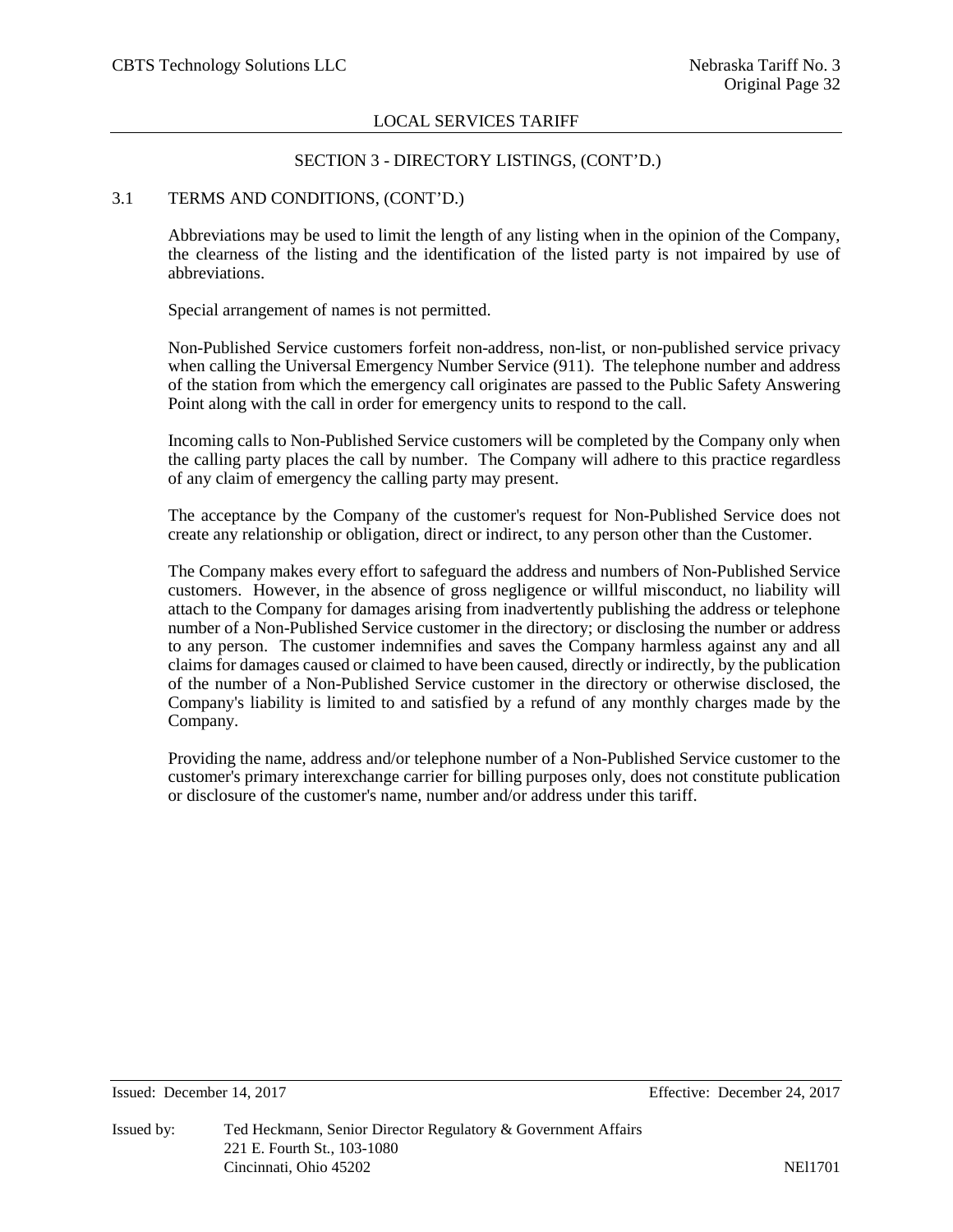# SECTION 3 - DIRECTORY LISTINGS, (CONT'D.)

#### 3.1 TERMS AND CONDITIONS, (CONT'D.)

Interexchange carriers may not release the name, address, and/or telephone number of any Non-Published Service customer, except as follows:

- a. Use of name and address for the rendering the interexchange carrier's bill to the customer.
- b. Release of the telephone number only for purposes of detail billing.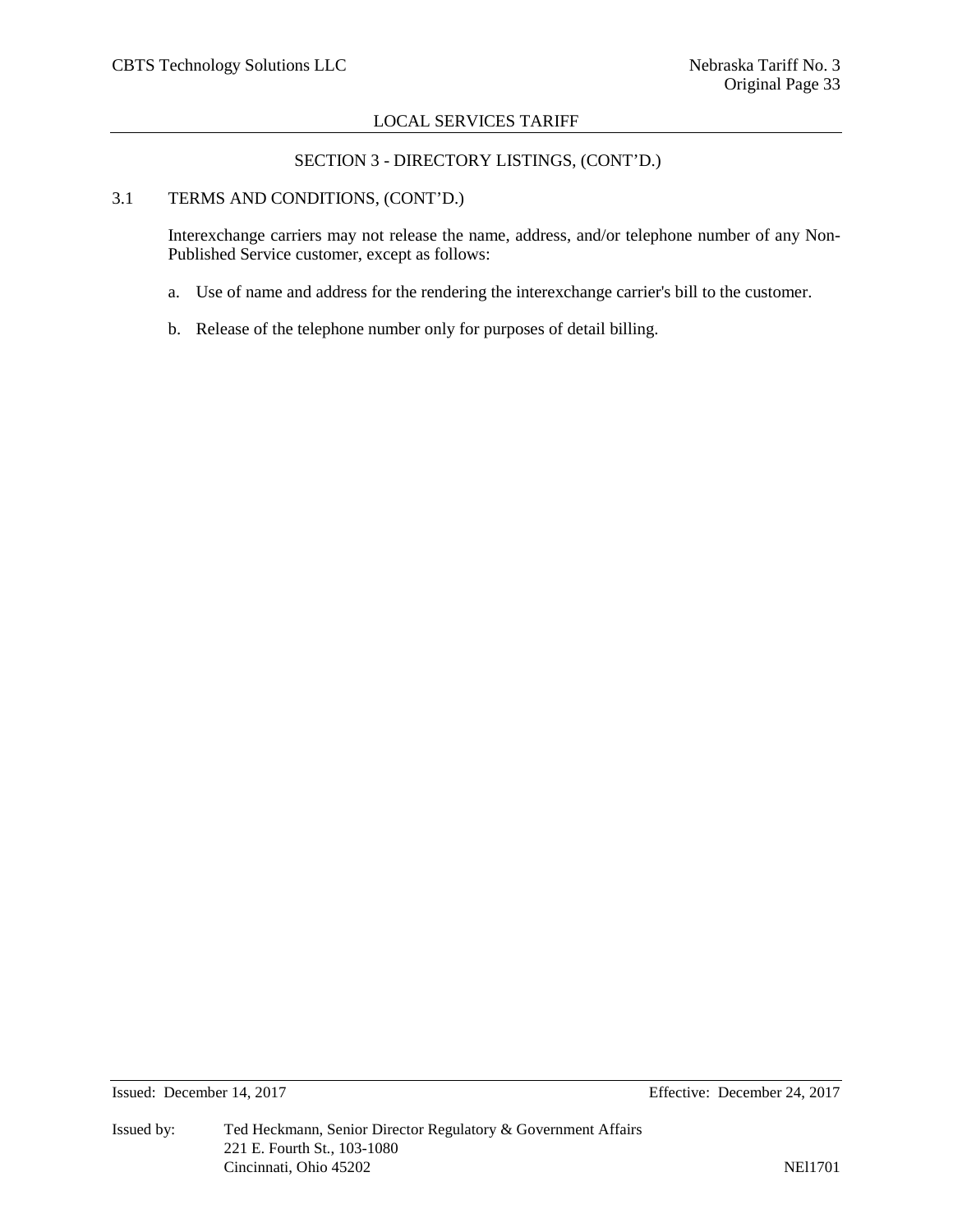#### SECTION 3 - DIRECTORY LISTINGS, (CONT'D.)

# 3.1 TERMS AND CONDITIONS, (CONT'D.)

# 3.1.1 Definitions

A. Primary Listing

A primary listing is the listing furnished as a part of the local exchange service. It includes the name of the customer; a business, purpose, or other nonresidence designation when required; the address; and the telephone number.

B. Additional Listings

To be eligible for any type of additional listing, a customer must pay the appropriate monthly rate, if any, for a primary listing or its equivalent. Additional listings are listings which are similar to primary listings and furnished in addition to primary listings at the request of the customer.

C. Alternate Listings

Alternate listings are supplementary listings which usually follow a primary or regular additional listing and refer a calling party to other telephone numbers under certain conditions. The alternate telephone numbers may be those of other customers, subject to their consent.

D. Non-Published Service

Non-published listings are neither printed in directories nor available from directory assistance. A nonpublished telephone service will be furnished, at the Customer's request providing for the omission or deletion of the Customer's telephone listing from the telephone directory and, in addition, the Customer's telephone listing will be omitted or deleted from the directory assistance records. Per Line Blocking Number Privacy will be provided when requested by the customer, to all non-published service customers at no extra monthly charge.

E. Foreign Listings

Where available, a listing in a phone directory which is not in the Customer's immediate calling area. The Customer will be charged the rates specified in the tariff published by the specific exchange carrier providing the Foreign Listing.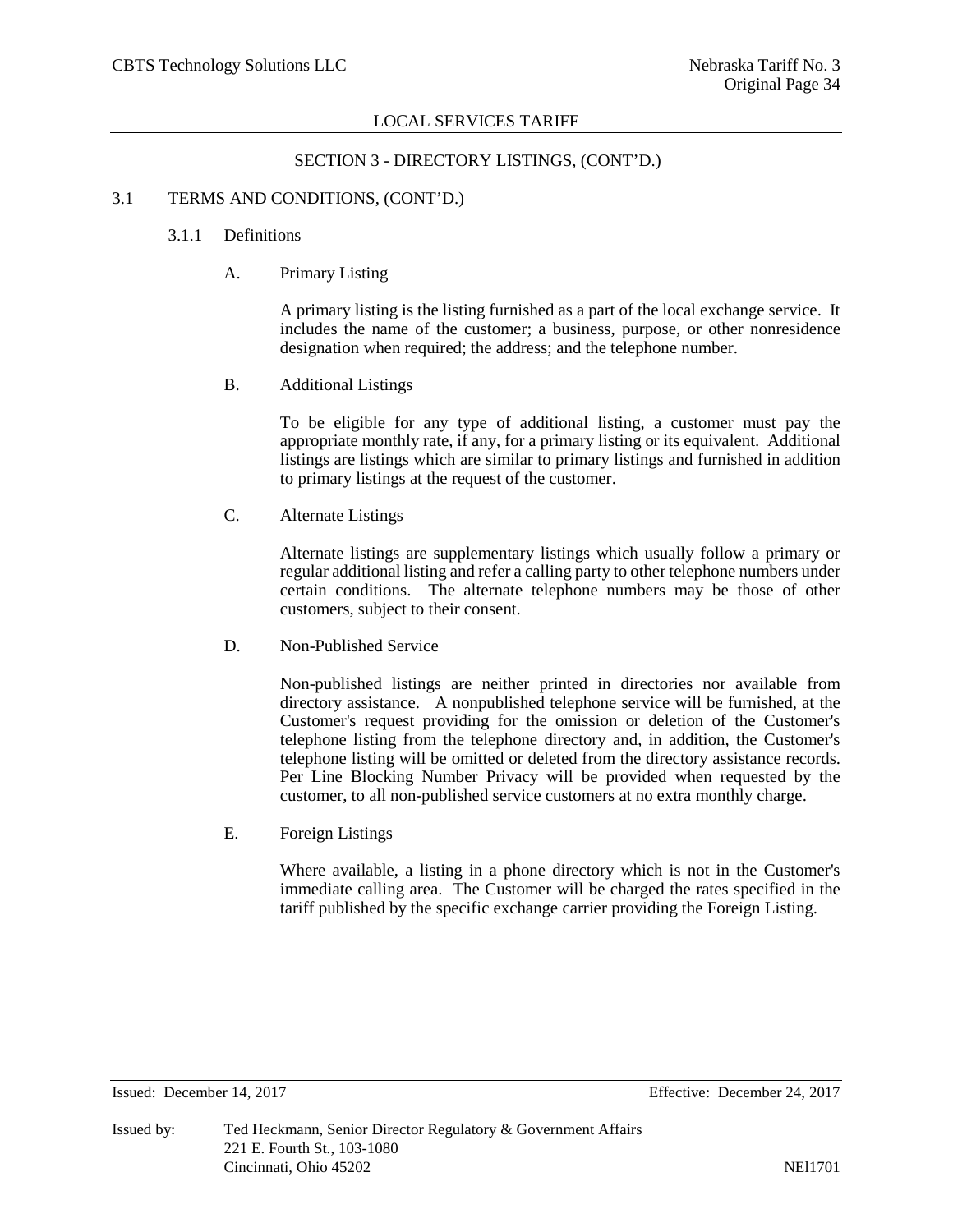#### SECTION 3 - DIRECTORY LISTINGS, (CONT'D.)

# 3.2 RATES AND CHARGES

Non-Recurring Charges:

| Per Listing or     |
|--------------------|
| Per number charges |
| \$20.00            |
| \$20.00            |
| \$20.00            |
| \$20.00            |
|                    |

Non-Recurring charges will be applied when service is established and when there are subsequent changes to the listing.

# Recurring Charges:

| <b>Additional Listing</b> | \$4.50 |
|---------------------------|--------|
| Alternate Listings        | \$4.50 |
| Non-Published Number      | \$2.00 |
| <b>Foreign Listings</b>   | \$4.50 |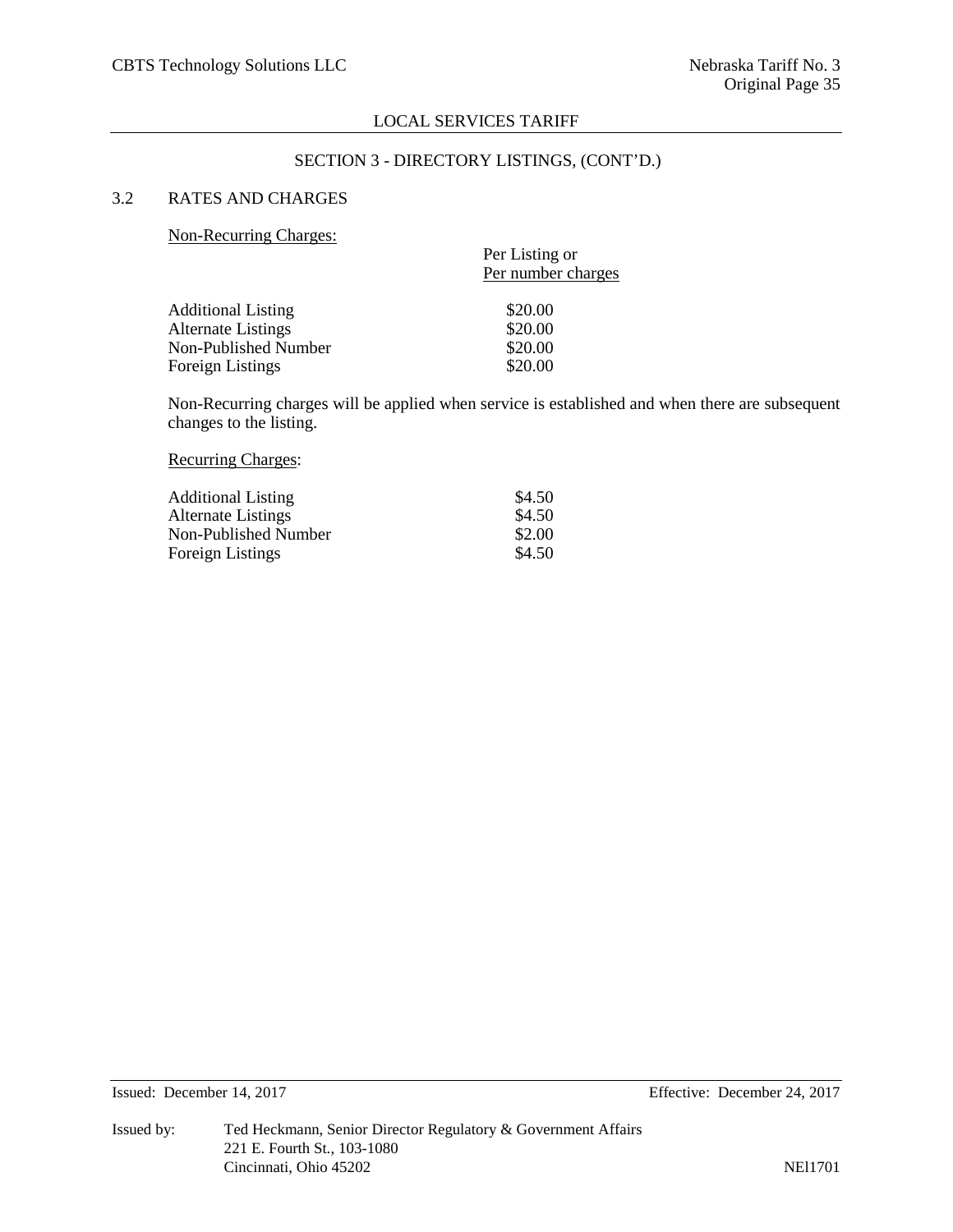# SECTION 4 - DIRECTORY ASSISTANCE SERVICE

# 4.1 TERMS AND CONDITIONS

A Customer may obtain directory assistance in determining telephone numbers within its local calling area by calling the directory assistance operator. The directory assistance charges applies to each call regardless of whether or not the directory assistance operator is able to furnish the requested information.

# 4.2 RATES AND CHARGES

Each call to directory assistance will be charged as follows:

\$1.99

The Customer may make one request on each directory assistance call.

A credit will be given for calls to directory assistance as follows:

- The customer experiences poor transmission or is cut-off during the call; or
- The customer is given an incorrect telephone number.

To obtain such a credit, the customer must notify the Company.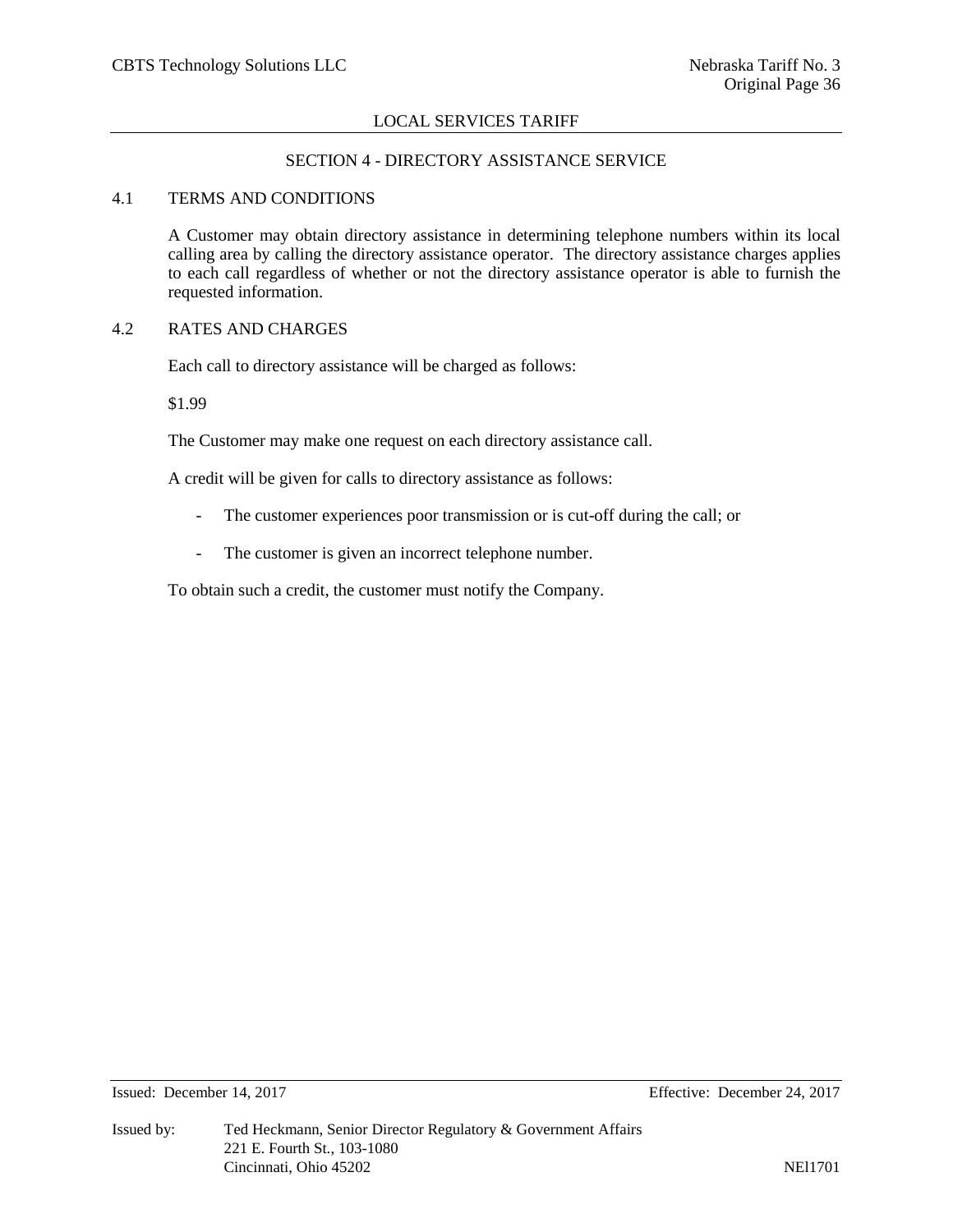#### SECTION 5 - OPERATOR ASSISTANCE

# 5.1 SERVICE DESCRIPTIONS

- 5.1.1 General Assistance: The Customer has the option to request general information from the operator, such as dialing instructions, county or city codes, area code information and Customer Service 800 telephone numbers, but does not request the operator to complete the call.
- 5.1.2 Busy Line Verification and Interrupt Service, provides the Customer with the following options:
	- A. Busy Line Verification: Upon request of the calling patty, the Company will determine if the line is clear or in use and report to the calling party.
	- B. Busy Line Verification with interrupt: The operator will interrupt the call on the called line only if the calling party indicates an emergency and requests interruption.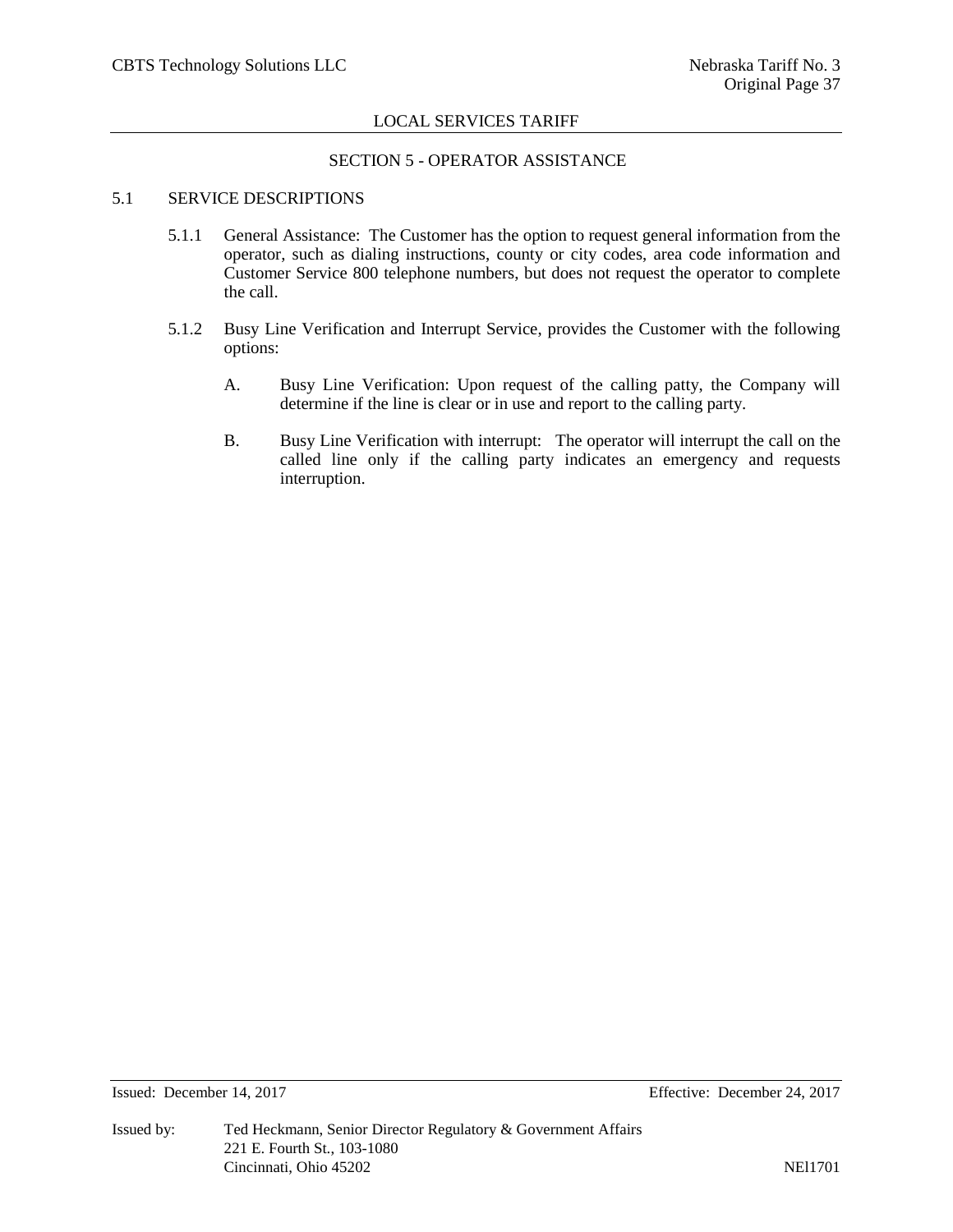#### SECTION 5 - OPERATOR ASSISTANCE, (CONT'D.)

# 5.2 RATES AND CHARGES

5.2.1 The following charges will be applied on a per call basis:

General Assistance \$1.00

- 5.2.2 Rates for busy line verification and interrupt services, as specified below, will apply under the following circumstances, per request:
	- a. The operator verifies that the line is busy with a call in progress.
	- b. The operator verifies that the line is available for incoming calls.
	- c. The operator verifies that the called number is busy with a call in progress and the customer requests interruption. The operator will then interrupt the call, advising the called party the name of the calling party. One charge will apply for both verification and interruption.

Busy Line Verification \$3.00<br>Busy Line Interrupt \$5.00 Busy Line Interrupt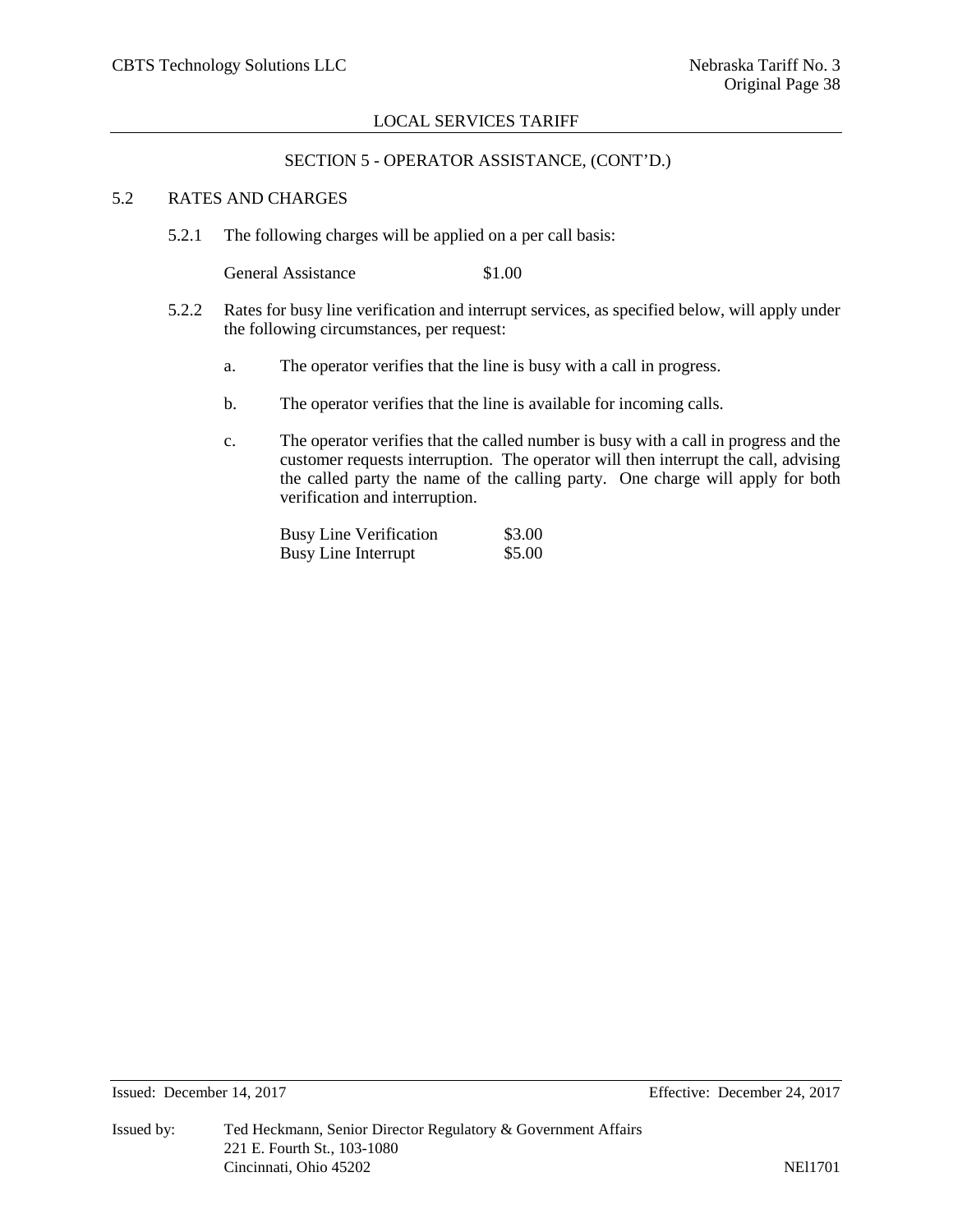# SECTION 6 – BUSINESS ACCESS LINES

#### 6.1 BUSINESS ACCESS LINES

#### 6.1.1 General

Business Access Lines may be purchased individually.

# 6.1.2 Terms and Conditions

Business Access Lines include the serving central office line equipment and all outside plant facilities including the network interface necessary to connect the serving central office to the customer's premises.

Touch Tone capability is provided at no extra charge on all Business Access Lines.

Business Access Lines provide access to and usage of 911 services where available, access to operator services and directory assistance, and access to telecommunications relays service.

Business Access Lines allow for presubscription to toll services and access to interexchange toll providers.

The local calling area for each exchange is shown in the Exchange Area section of this tariff.

Local exchange services are only available where facilities permit and may be subject to special construction charges.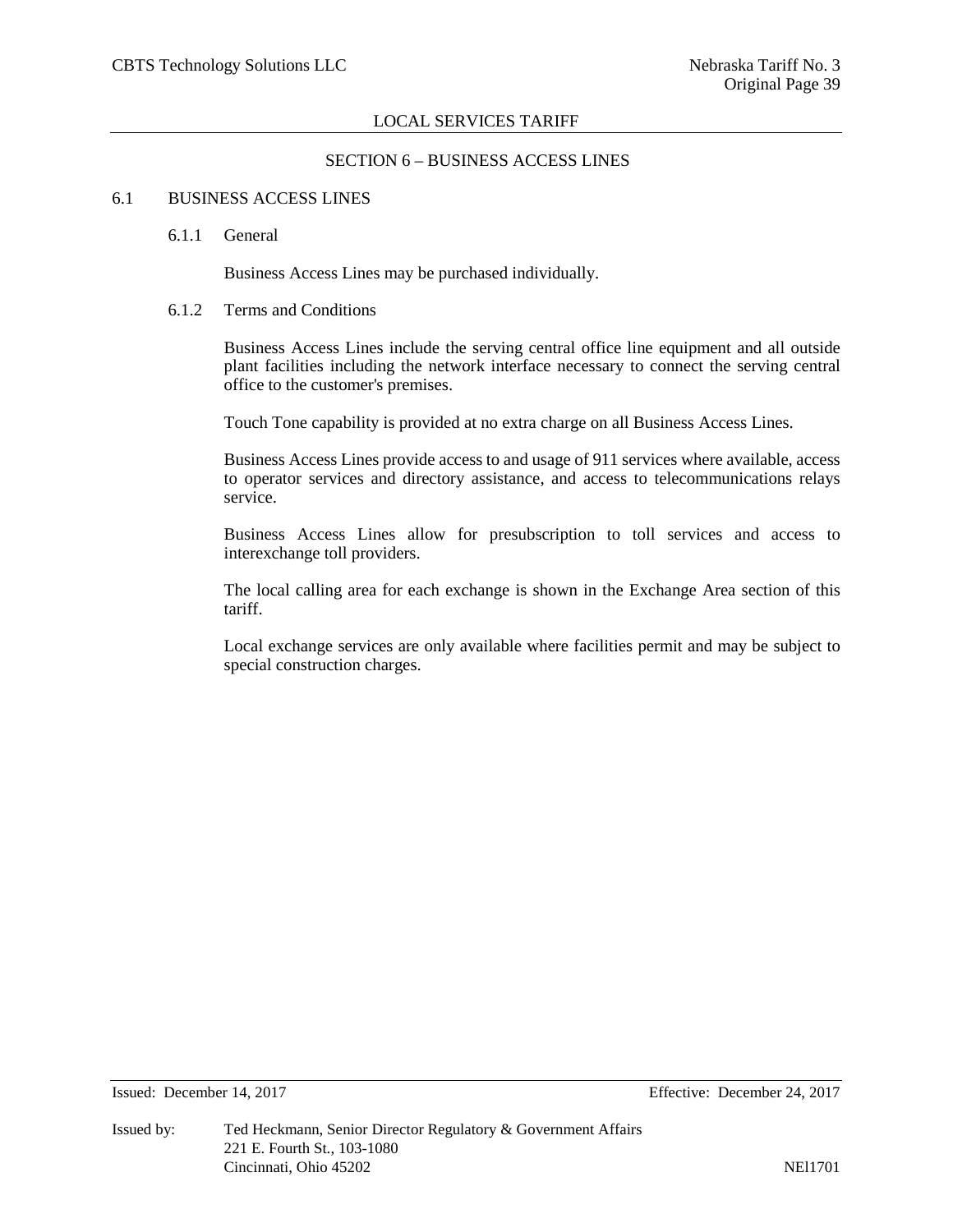# SECTION 6 – BUSINESS ACCESS LINES, (CONT'D.)

# 6.1 BUSINESS ACCESS LINES, (CONT'D.)

6.1.3 Rates and Charges

| <b>Monthly Rate</b>                                          |         |         |
|--------------------------------------------------------------|---------|---------|
| <b>First Lines</b>                                           | \$49.75 |         |
| Additional Lines, All Accounts                               | \$49.75 |         |
| Nonrecurring Rate                                            |         |         |
| To establish or move an Business Access Line, per line<br>a. |         | \$50.00 |

| To change telephone number associated with an Business | \$12.25 |
|--------------------------------------------------------|---------|
| Access Line, per telephone number                      |         |
|                                                        |         |

c. To change billing arrangements associated with Business \$12.25 Access Lines, per line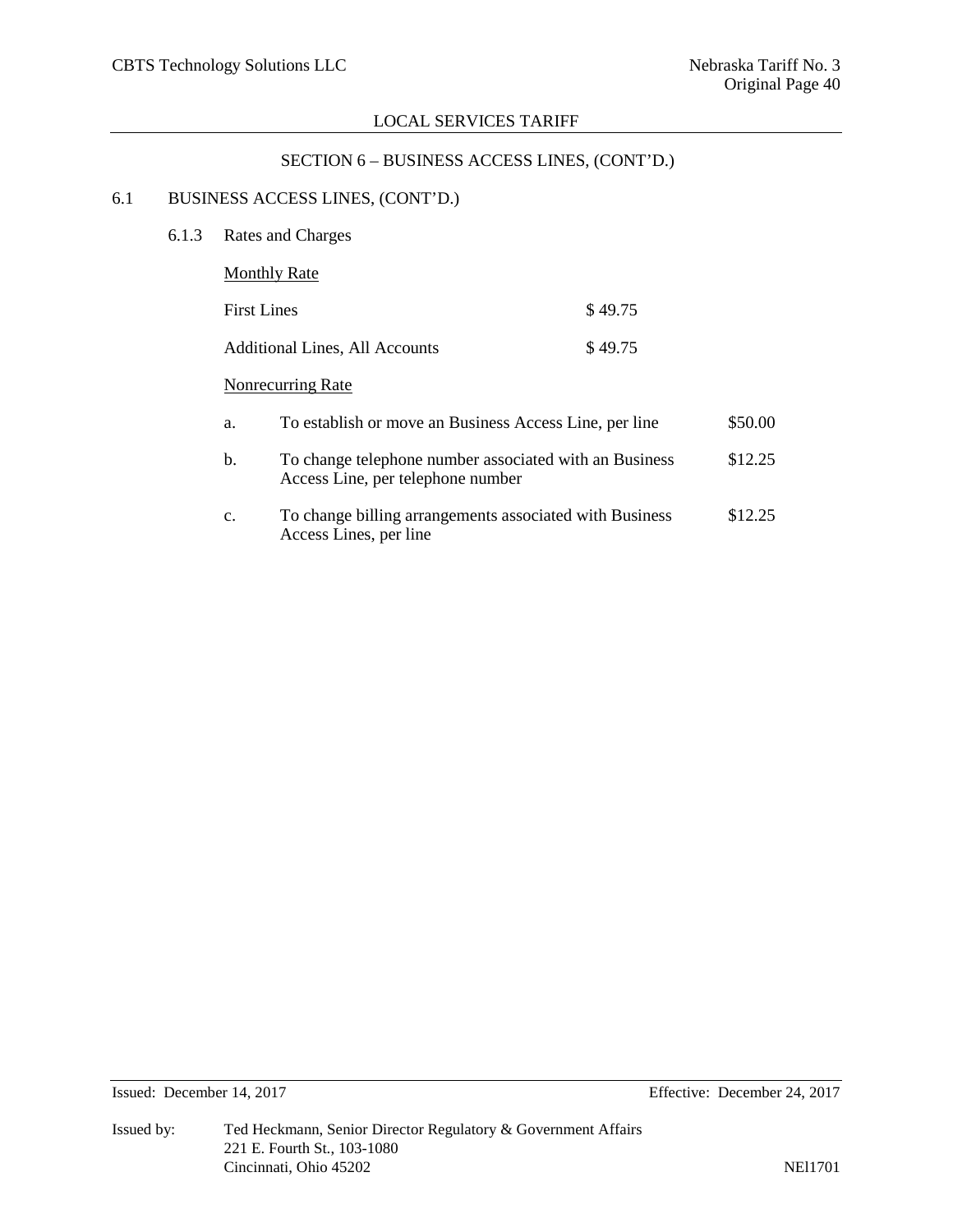#### SECTION 7 – PRI SERVICE

# 7.1 TERMS AND CONDITIONS

#### 7.1.1 Service Description

Primary Rate Interface (PRI) Service is an ISDN local exchange service that provides a Customer with the ability to transmit and receive multiple voice and data circuit switched calls simultaneously over a single Primary Rate Facility. PRI Service is available from suitably equipped central offices and where suitable loop facilities exist.

PRI Service consists of a Primary Rate Facility and B-Channel Bearer Trunks and D-Channel Bearer Services. The Primary Rate Facility and the ISDN Bearer Trunks are not offered separately. Up to twenty-three B-Channels Bearer Trunks and one D-Channel Bearer Service may be provisioned on each access line. In addition, optional features may be purchased as specified in B.5 of this section.

PRI Service will provide transport of customer information over the 23 available B channels in the form of circuit-switched voice or data at speeds up to 64 Kbps. The basic service will include the 1.544 Mbps switched facility and the D-Channel Bearer Service. B-Channels will be ordered in addition to the Primary Rate Facility.

Dedicated B-Channel configuration: Dedicated trunk groups are the standard feature for PRI Service. Dedicated trunk groups must be assigned to handle one specific call type (examples: DID, DOD).

Three types of B-Channel Bearer Trunk Channels are available as follows.

- A. Standard channels provide the same features as analog trunk lines found in the Local Exchange Services section of this Nonresidence Service Agreement.
- B. DID channels provide direct inward dialing service.
- C. Two Way DID channels provide capability for two way standard service and direct inward dialing service.

D-Channel configuration: Each Basic PRI service will include a dedicated D-Channel for signaling.

All Bearer Trunk Channels use Medium Frequency (MF) or Dual Tone Multi Frequency (DTMF) signaling.

Only flat rate trunk channels are available.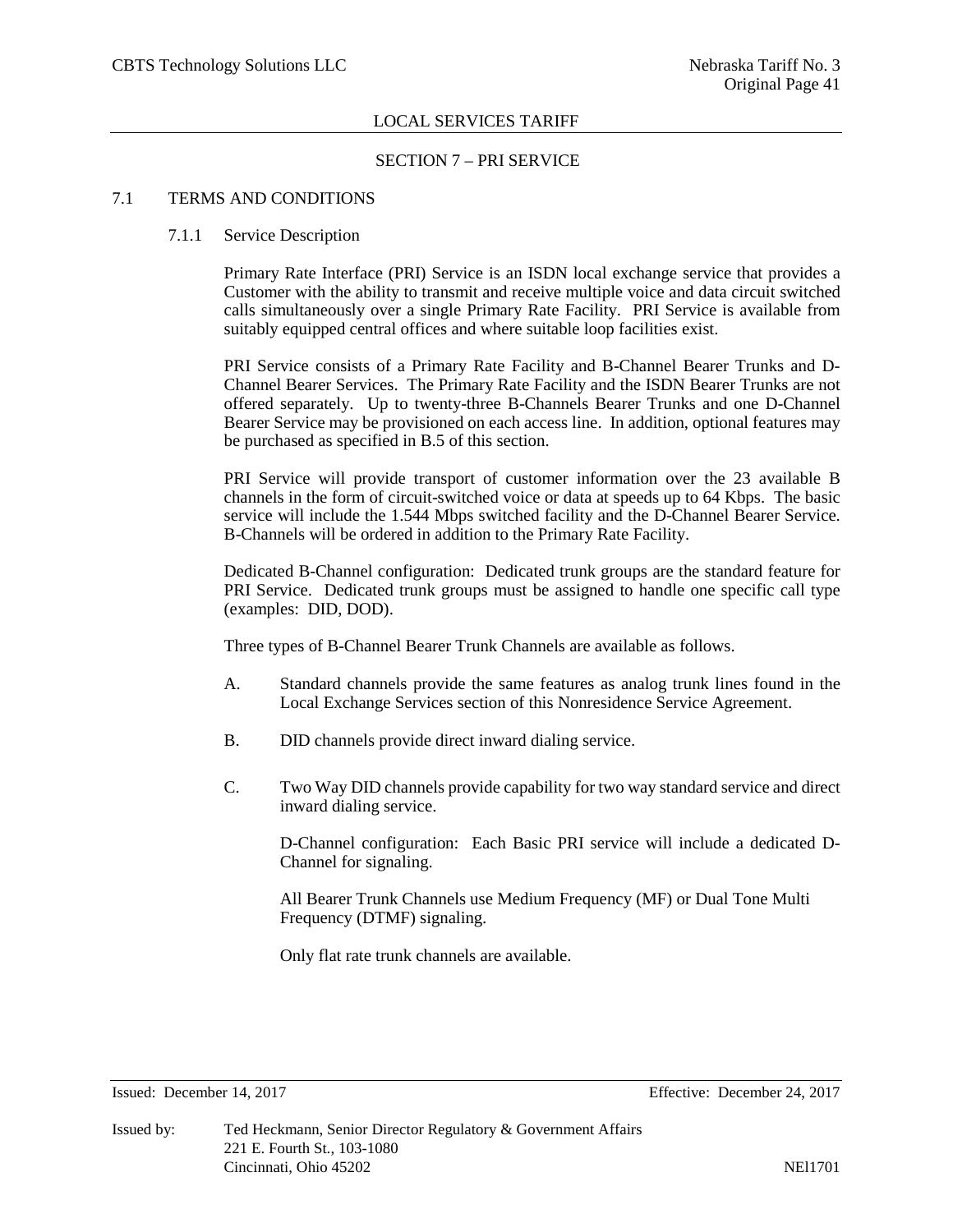#### SECTION 7 – PRI SERVICE, (CONT'D.)

#### 7.1 TERMS AND CONDITIONS, (CONT'D.)

# 7.1.2 Definitions

A. Primary Rate Facility

A Primary Rate Facility is a digital pipe from the Customer's location to the Company central office which transports one or more ISDN Bearer Trunks (b. and c. following). A Primary Rate Facility can carry up to twenty-three 64 Kbps B-Channel Bearer Trunks and one 64 Kbps D-Channel Bearer Service. All selected Bearer Trunks and Services can operate on the Primary Rate Facility simultaneously.

B. B-Channel Bearer Trunks

B-Channel Bearer Trunks define the types of traffic that the Primary Rate Facility will carry. A B-Channel Bearer Trunk is a 64 Kbps information channel used in conjunction with circuit-switched service. These trunks can be configured as 1- Way In, 1-Way Out, or 2-Way.

C. D-Channel Bearer Services

The D-Channel Bearer Service is a 64 Kbps signaling channel used to control associated B Channels. One D-Channel is required for each Primary Rate Facility, and is included in the Primary Rate Facility's monthly rate.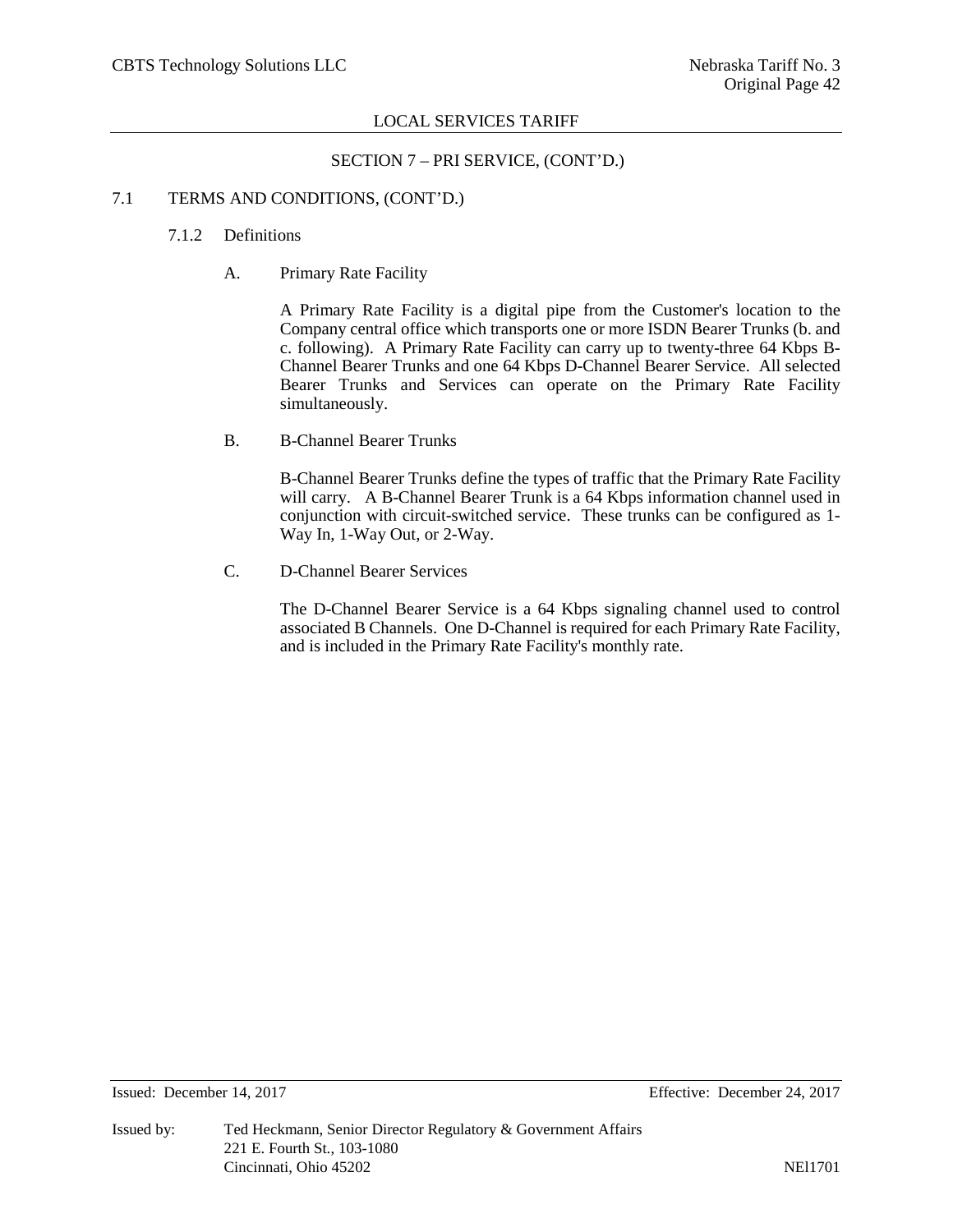#### SECTION 7 – PRI SERVICE, (CONT'D.)

#### 7.1 TERMS AND CONDITIONS, (CONT'D.)

#### 7.1.3 Regulations

PRI Service is furnished subject to the availability of suitable facilities and is only served from specially-equipped digital central offices.

Service from some central offices may not provide all of the features and functionality described in this section.

The minimum service period for PRI Service is twelve months.

The Customer must provide customer premises equipment that meets the technical requirements of the serving central office.

The Customer is responsible for providing power to all customer premises equipment (CPE) attached to the Primary Rate Facility.

The Customer must notify the Company when call type maximums and minimums are to be changed for the call-by-call feature. This is in order to maintain the proper provision of directory numbers and call control on the line.

Customers wishing to upgrade existing analog trunk service to PRI Service will be charged the listed initial charges for the appropriate number of Primary Rate Facilities and will have to convert to the PRI Service DID rate structure. Initial charges on B-Channel Bearer Trunk Channels are waived for the existing analog trunks that are moved to PRI Service. Any new channels added at the time of conversion to PRI Service will incur initial charges.

When a customer transfers a call, the customer is responsible for any toll charges associated with the customer originated leg(s) of the call.

One 911 charge, as set by the Public Safety Answering Point, is applied to each outgoing and 2-way B-Channel Bearer Trunk (per channel).

Issued: December 14, 2017 Effective: December 24, 2017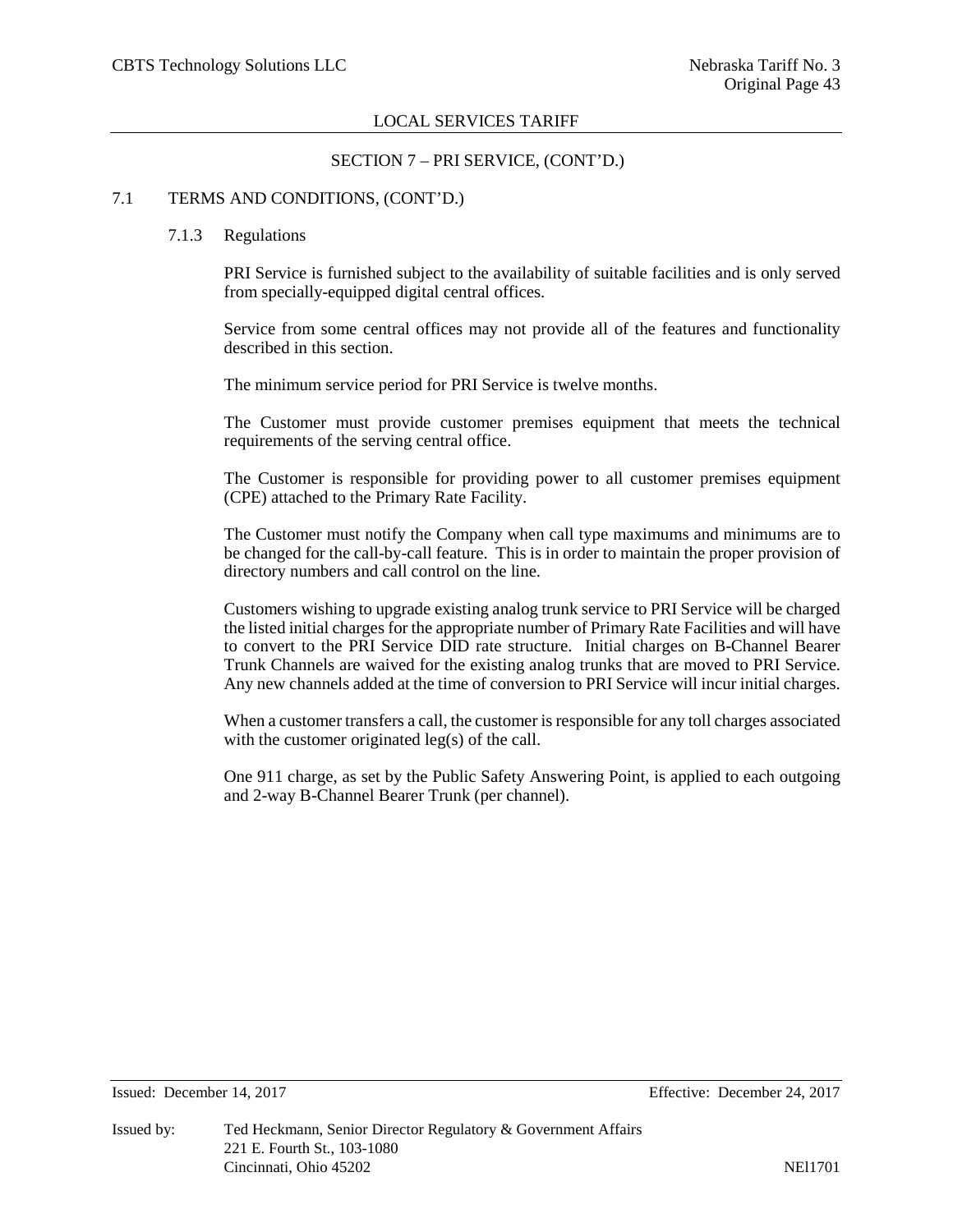# SECTION 7 – PRI SERVICE, (CONT'D.)

#### 7.1 TERMS AND CONDITIONS, (CONT'D.)

7.1.4 PRI Service Optional Features

The following features are available to PRI Service customers at additional cost.

A. Call-By-Call Service Selection

This feature provides the option for B-Channels to be assigned into a flexible trunk group which can support different call types based on real-time traffic needs. Call-By-Call service selection also allows primary as well as secondary long-distance carriers to be established for the entire trunk group (e.g., Alternate Routing Arrangement).

B. Individual Calling Line Identification (ICLID)

This feature provides customer access to the calling party's number. Feature operation is dependent on customer premise equipment and technology in use at the calling party's serving office. (Similar to the Caller ID feature available on access lines.)

C. Direct Inward Dialing (DID)

This feature provides Direct Inward Dialing to a station. DID Termination rates will apply per B-Channel configured with this option. ISDN Primary Rate Interface Service DID Number Blocks are ordered with DID Terminations on the B-Channels

D. Back-up D-Channel

This feature provides a minimum of three or more Primary Rate Interface Service facilities terminating at the same customer premises to share one primary and one secondary (or Back-up) D-Channel. The number of Primary Rate Interface Service facilities that can be shared by this feature will be based upon the availability of central office and other network facilities, and will be subject to change on a central office by central office basis.

E. Channel Transfer Service

This feature allows the customer to transfer an incoming call to another line and then hang up leaving the other two parties on a two-way call and freeing up the customer's line for another call. The customer will be responsible for toll charges associated with the transferred call. This feature is for digital channels only and is not intended for Integrated Prime Advantage channels used to transport analog, local exchange service.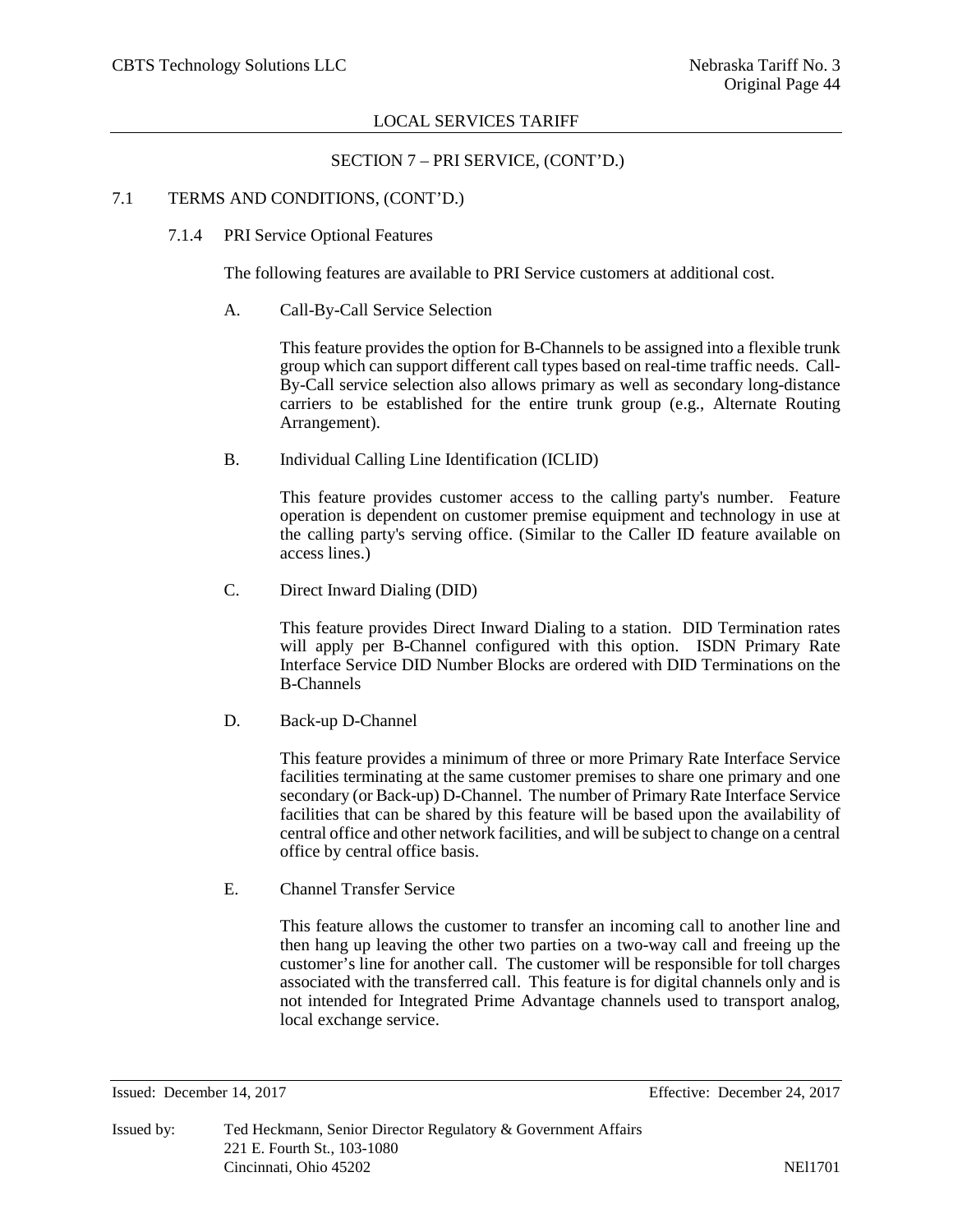# SECTION 7 – PRI SERVICE, (CONT'D.)

# 7.2 RATES AND CHARGES

| 7.2.1 | <b>Base Service</b>                                    | Initial<br>Charge | <b>MTM</b> |  |  |
|-------|--------------------------------------------------------|-------------------|------------|--|--|
|       |                                                        |                   |            |  |  |
|       | Primary Rate Facility                                  | \$640.00          | \$561.21   |  |  |
|       | <b>B-Channel Bearer Trunks with Flat Rate Service:</b> |                   |            |  |  |
|       | Each Two-Way/<br><b>DID</b> Channel                    | \$21.00           | \$57.25    |  |  |
|       | <b>DID Number Blocks:</b>                              |                   |            |  |  |
|       | Each group of 20<br><b>DID Numbers (Note 2)</b>        | \$4207.40         | \$4.15     |  |  |
| 7.2.2 | <b>Optional Features</b>                               |                   |            |  |  |
|       | Call-By-Call                                           | \$150.00          | \$115.00   |  |  |
|       | <b>ICLID</b>                                           | \$100.00          | \$115.00   |  |  |
|       | Call-By-Call and<br><b>ICLID Combination</b>           | \$200.00          | \$200.00   |  |  |
|       | Back-Up D-Channel                                      | \$100.00          | \$50.00    |  |  |
|       | <b>Channel Transfer</b><br>Service                     | \$100.00          | \$115.00   |  |  |

Note 2: If multiple DID number blocks are purchased at the same time, Initial Charge applies to the first group of DID numbers only.

Issued: December 14, 2017 Effective: December 24, 2017